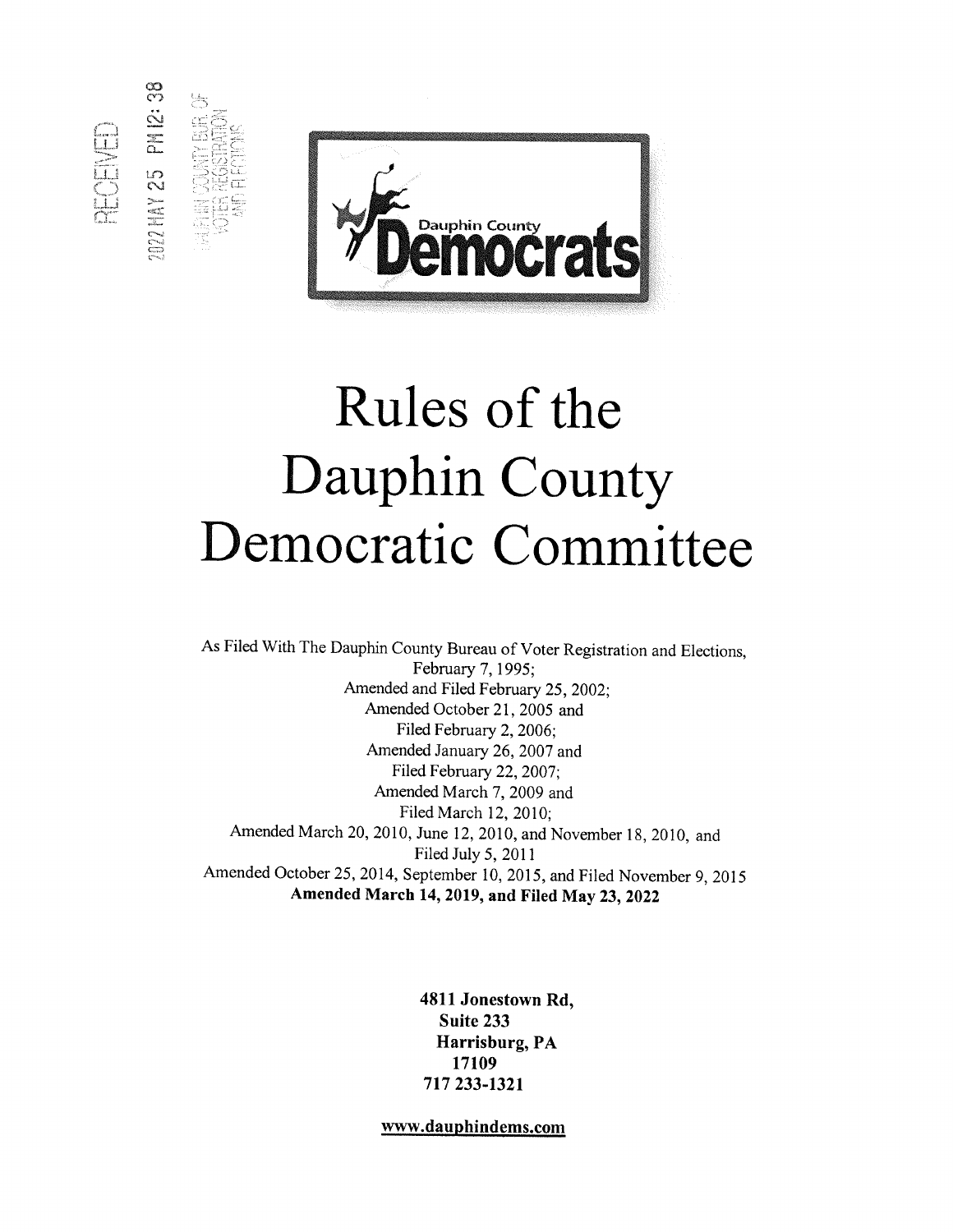

# Rules of the Dauphin County Democratic Committee

As Filed With The Dauphin County Bureau of Voter Registration and Elections, February 7, 1995; Amended and Filed February 25, 2002; Amended October 21, 2005 and Filed February 2, 2006; Amended January 26, 2007 and Filed February 22, 2007; Amended March 7, 2009 and Filed March 12, 2010; Amended March 20, 2010, June 12, 2010, and November 18, 2010, and Filed July 5, 2011 Amended October 25, 2014, September 10, 2015, and Filed November 9, 2015 **Amended March 14, 2019, and Filed May 23, 2022**

> **4811 Jonestown Rd, Suite 233 Harrisburg, PA 17109 717 233-1321**

**[www.dauphindems.com](http://www.dauphindems.com/)**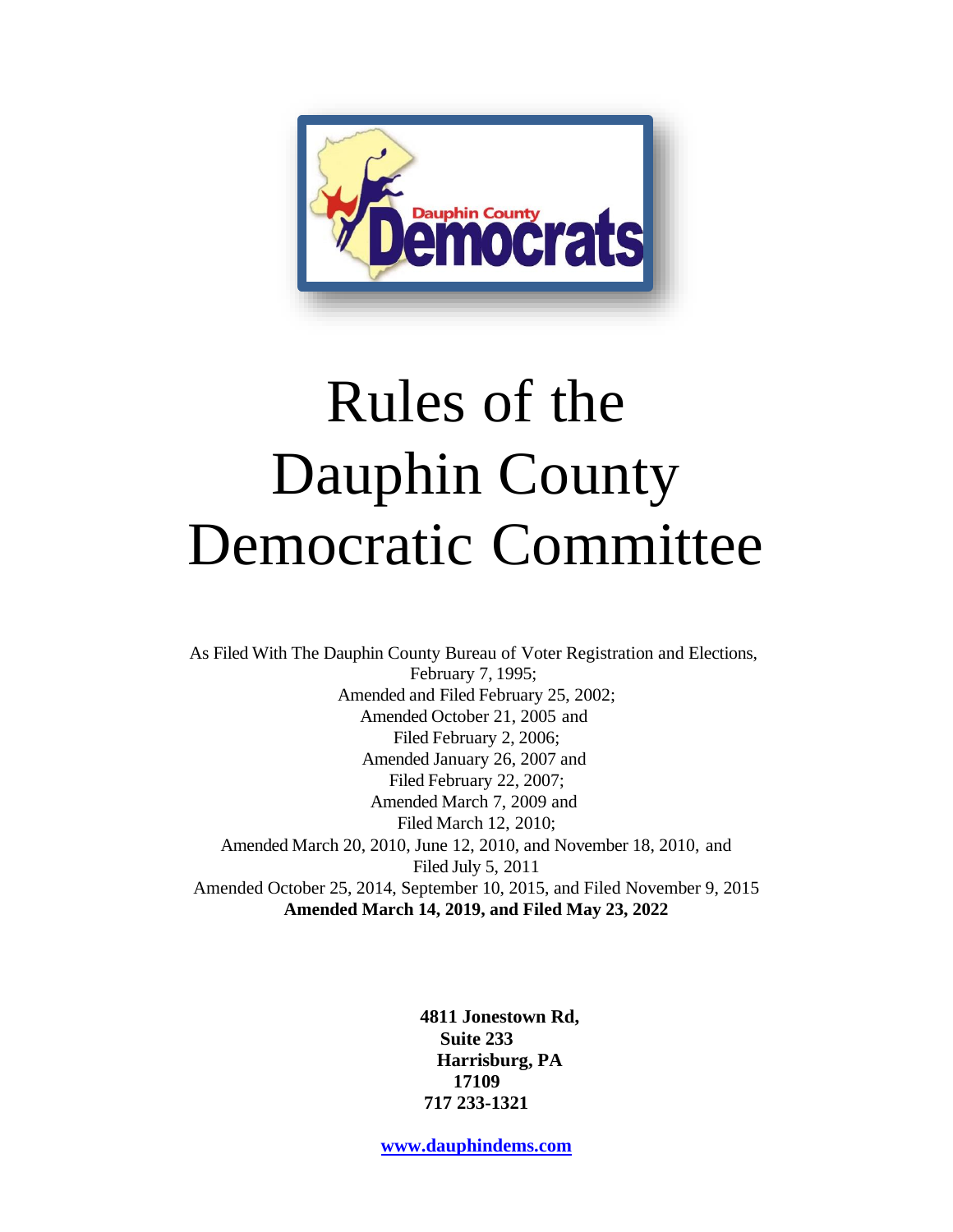# **RULE I—ORGANIZATION AND QUALIFICATIONS**

#### **SECTION A. Organization.**

The representative and authoritative bodies of the Dauphin County Democratic Committee (hereinafter sometimes referred to as the "DCDC") shall consist of:

- 1. The County Committee of the Dauphin County Democratic Committee (hereinafter referred to as the "County Committee").
- 2. The Executive Officers of the Dauphin County Democratic Committee (hereinafter referred to as the "Executive Officers"); and
- 3. The Executive Committee of the Dauphin County Democratic Committee (hereinafter referred to as the "Executive Committee.")

#### **SECTION B. Qualifications.**

1. Only duly registered and enrolled Democratic electors shall be eligible to serve as officers or members of the DCDC.

- 2. No person shall be eligible to be an officer or member of the DCDC who:
	- (a) Has been a registered member of any political party other than the Democratic Party, at anytime within the last two years,
	- (b) Has by voice, vote, financial contribution, or otherwise, within two years, supported a candidate in a general or special election opposed to the duly nominated candidate of the Democratic Party in that election except as provided in paragraph 3 of this section.
- 3. Those Democratic candidates who cross-file for an office; and Democratic candidates running as write-ins on a non-democratic ballot; and those persons supporting such candidates, are exempt from Paragraph 2.b. of this section.

## **RULE II—OBJECT AND PRINCIPLES**

The Dauphin County Democratic Committee is committed to:

- 1. Serving the best interests of the people of Dauphin County,
- 2. Providing a broad base of participation in the affairs of the Dauphin County Democratic Committee,
- 3. Effecting the election of Democratic candidates to public office,
- 4. Supporting voter registration,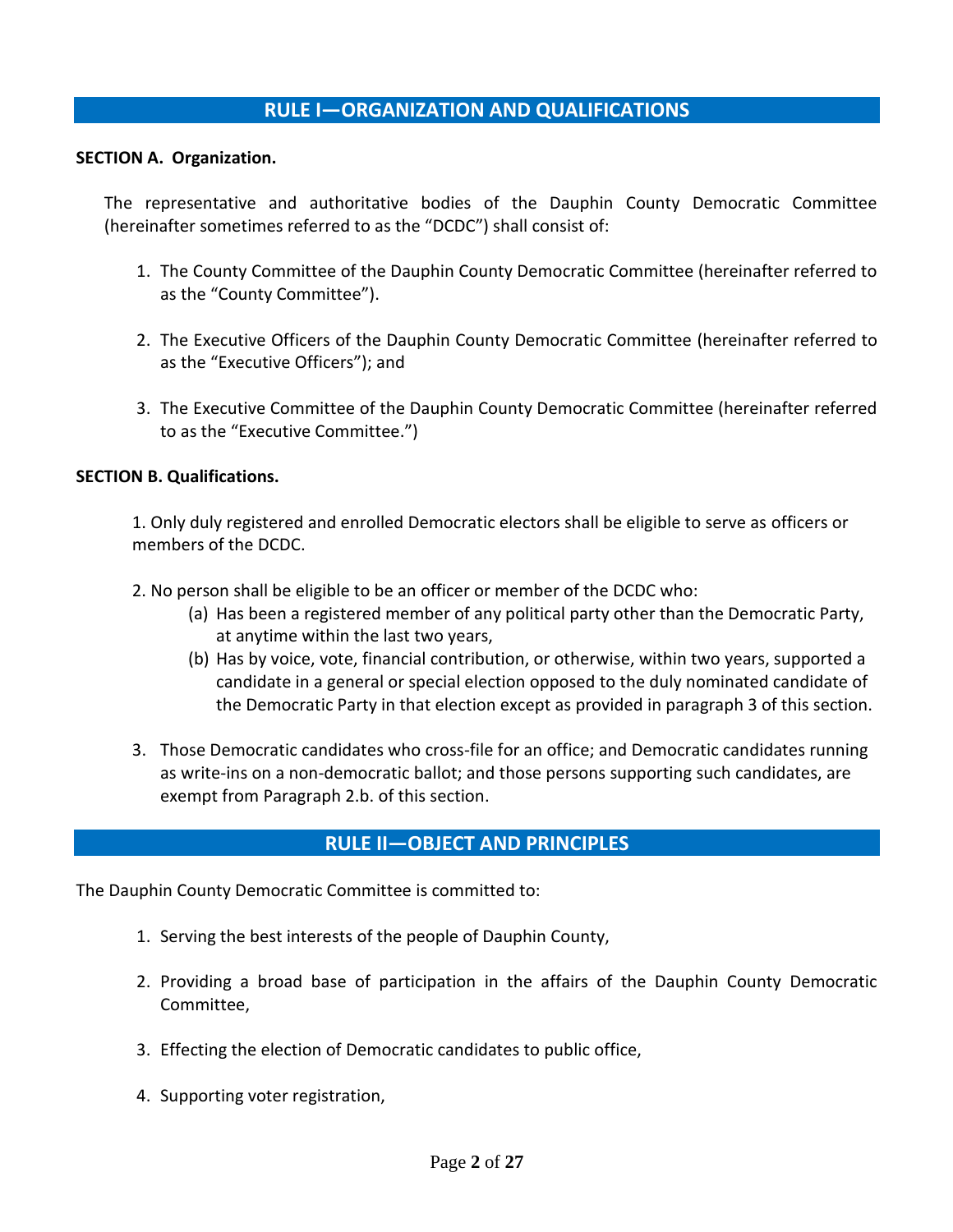- 5. Considering the demographic composition of the DCDC in Dauphin County, and attempting to assure a representative balance in all appointive positions,
- 6. Adhering to a non-discrimination policy for membership and/or elective office based on race, religion, color, national origin, gender, age, disability, sexual orientation or familial/marital status.

# **RULE III—THE COUNTY COMMITTEE**

#### **SECTION A. Membership and Term of Office.**

The County Committee, whose members shall be called Democratic Committeemen, Committeewomen, Committeepersons or Committee Members shall:

- 1.Be composed of one man and one woman elected from each election/voting district within Dauphin County at the primary election coinciding with the gubernatorial election for a term of four (4) years, or as appointed pursuant to Rule III, Section J (relating to vacancies);
- 2. Be registered Democrats residing in their election/voting district within Dauphin County;
- 3. Include the state committee people who also were elected at the primary election coinciding with the gubernatorial election for a term of four (4) years; and
- 4. Include an additional 13 at-large members residing within Dauphin County who shall be appointed by the County Chairperson as provided at Rule V, Section E, Paragraph 5.

#### **SECTION B. Write-in candidates.**

In order for a write-in candidate to be elected as a county committee person, or as a state committee person the write-in candidate must receive, at a minimum, a number of valid write-in votes equal to the number of valid signatures required by law for a person to have been placed upon the ballot for the applicable position to which the write-in candidate seeks election.

#### **SECTION C. Responsibilities.**

Each Committee Member shall be responsible for:

- 1. Establishing an effective election/voting district organization.
- 2. Maintaining and increasing Democratic registration.
- 3. Maximizing the vote for Democratic candidates as directed by their District Leader.
- 4. Representing the Democratic Party in his/her election/voting district.
- 5. Attending meetings of the District and County Committees; and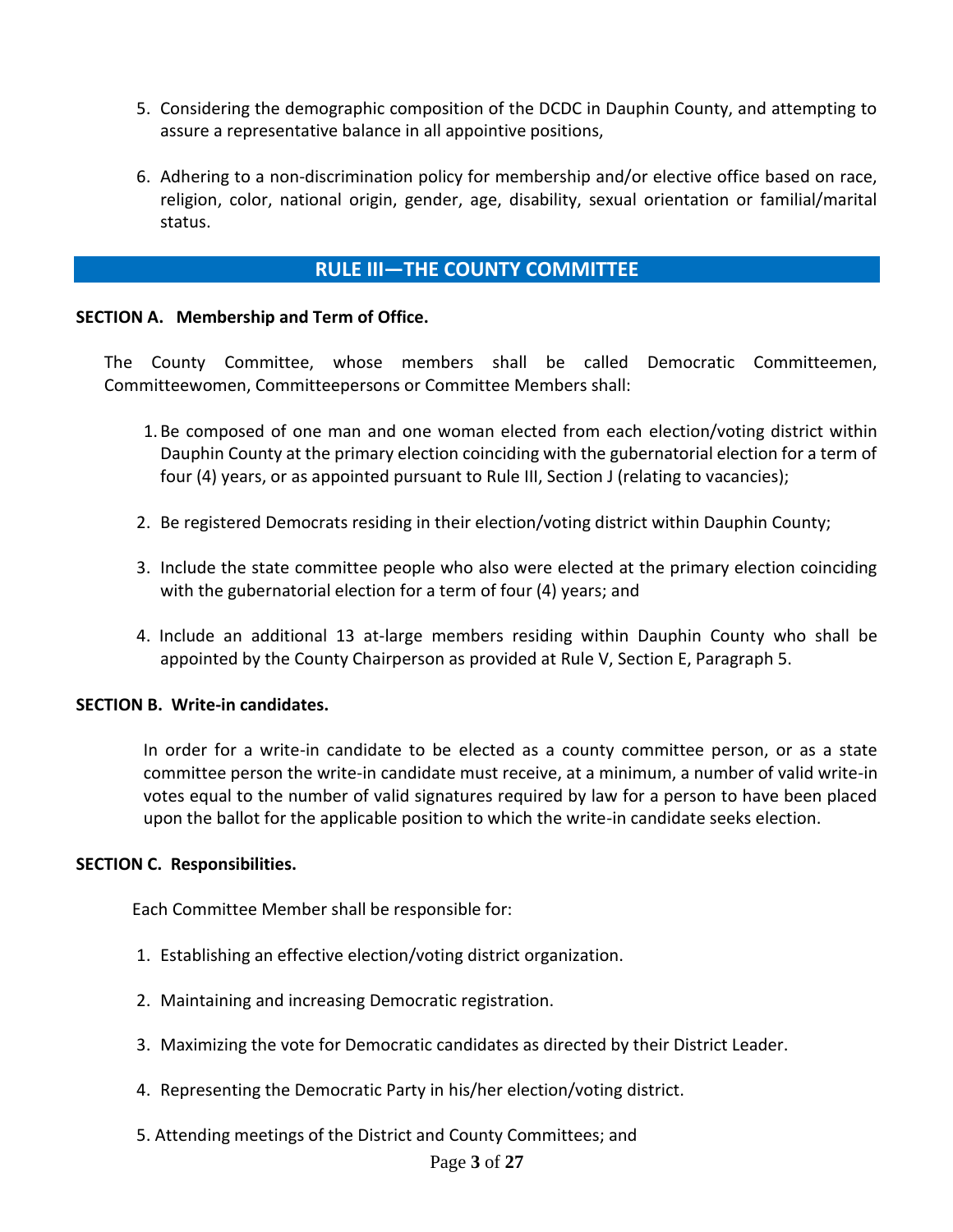6. Being accountable to the residents of his or her election/voting district; the District Leader, the County Chairperson, Executive Officers, and Executive Committee.

#### **SECTION D. Meetings**

The County Committee shall meet at least twice annually at the call of the Chairperson.

#### **SECTION E. Reorganization Meeting**

Not later than the fifth Saturday (or any other date identified by statute) following the Primary Election in each year in which the Governor and committee people are elected by the Democratic electorate, the County Committee shall meet to reorganize and to elect the Executive Officers and District Leaders. Following the election of Executive Officers and before adjournment of the County Reorganization Meeting, each District shall meet separately to elect a District Leader.

#### **SECTION F. Ten-Day Call; Quorum.**

- 1. Written notice of all meetings shall be sent by first class mail, or by electronic communication with the Member's written approval, to all members of the County Committee at least ten (10) days prior to the meeting ("ten day call").
- 2. Twenty percent (20%) of the total membership of the County Committee shall constitute a quorum for the transaction of business at a business meeting of the County Committee. A committee person represented by a valid proxy shall be counted toward a quorum.

#### **SECTION G. Special Meetings.**

The County Chairperson shall call a special meeting of the County Committee within thirty (30) days upon written petition of a majority of the members, and shall provide due notice to members.

#### **SECTION H. Proxy.**

Any member of the County Committee who is unable to attend a meeting of the County Committee in person, may appoint by proxy, a Democratic elector registered in Dauphin County who is a resident of the committee member's Legislative District, and not already a County Committee member, who shall have the power to attend such meeting and to vote thereat as the representative of such absent member. Any such proxy shall be in writing, signed by the member giving the same, attested by a witness, and naming the person to act as proxy. No person in attendance at a meeting of the County Committee shall be able to cast more than one (1) vote.

#### **SECTION I. Discipline.**

- 1. Elected members.
	- a) Whenever the County Chairperson is aware of evidence or receives a signed written statement from a member of the DCDC that an elected member of the County Committee: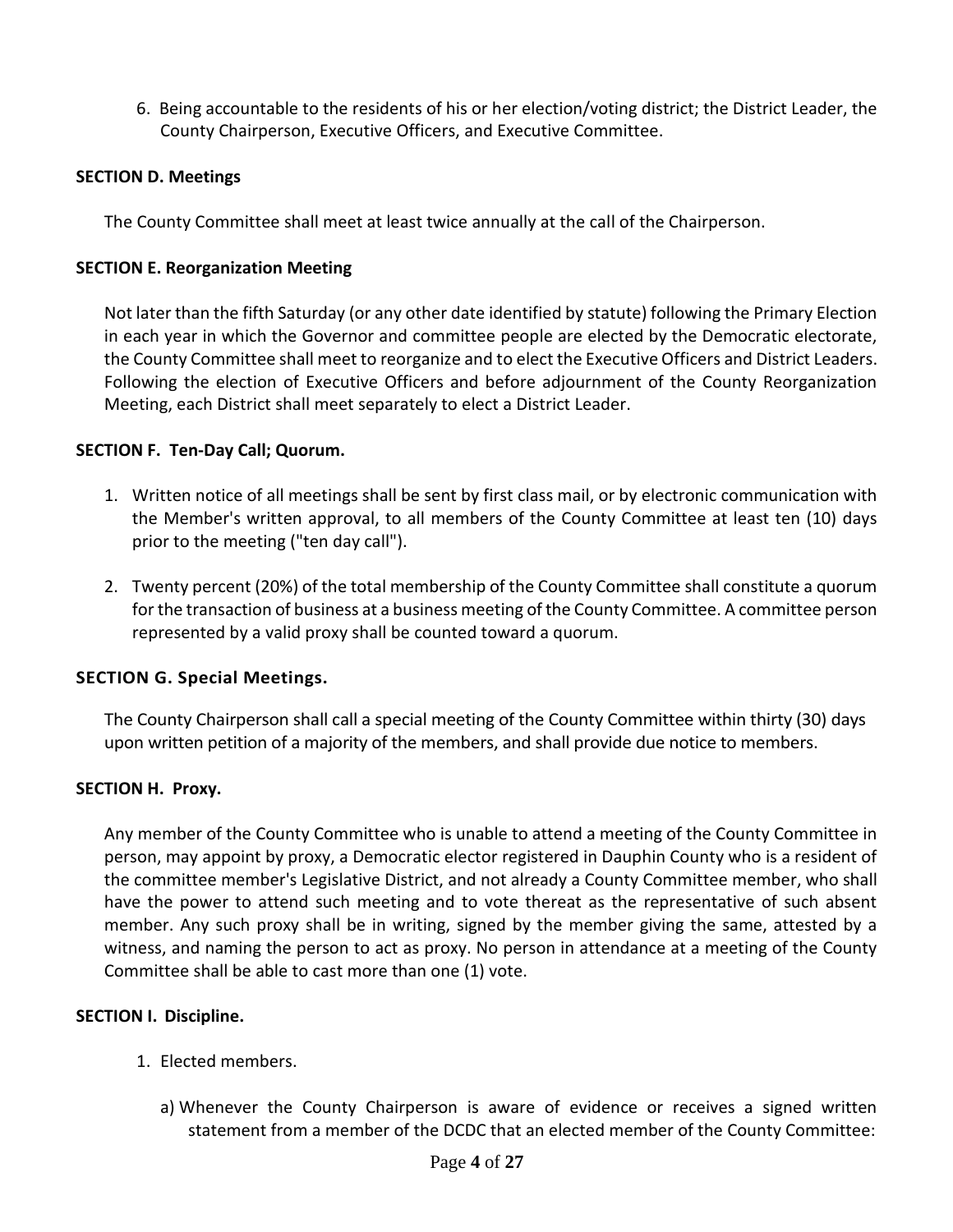- (i) has been absent and without representation by proxy for two consecutive meetings of the County Committee, without notifying either the Chair, Secretary or District Leader prior to such absence;
- (ii) is disqualified by Rule I, Section B of these Rules or the Rules of the Democratic Party of the Commonwealth of Pennsylvania to serve as a member of such committee; or
- (iii) has otherwise violated these Rules, committed an act, or failed to perform his or her duties, to the extent that good cause exists to warrant sanction or removal from office,

the County Chairperson shall direct the Executive Committee to conduct a hearing to determine whether or not the member shall be removed from office or otherwise sanctioned.

- b) The member subject to the above proceedings shall receive, at minimum, two (2) weeks prior written notice of the hearing before the Executive Committee, which notice shall contain a statement of the alleged violation(s). He or she shall have the right to examine and cross-examine all witnesses and to present testimony and evidence on his or her behalf to a quorum of the Executive Committee.
- c) After considering all competent evidence presented, the Executive Committee shall vote thereon. A two-thirds (2/3) vote of a quorum of the Executive Committee members hearing the evidence is required for removal.
- d) Fifty percent plus one (50% + 1) of the total voting membership of the Executive Committee shall constitute a quorum for the purpose of conducting the hearing and rendering a decision.
- e) An elected member who has been removed from office by the decision of the Executive committee may appeal to the County Committee. The appeal shall be in writing and submitted to the County Chair and Secretary within 10 days of the adverse decision and shall state in writing the basis for the appeal. The County Chair shall schedule a special meeting of the County Committee to be held within 30 days of receiving the appeal. Along with the notice of the special meeting, the Chair shall provide to the County Committee a copy of the written appeal and the minutes of the meeting of the Executive Committee at which the decision was rendered to remove the member. The County Committee, after receiving testimony at the special meeting from all interested persons, shall render before adjournment a decision by majority vote to either affirm the decision of the Executive Committee or reinstate the elected member.

## **SECTION J. Vacancies.**

Vacancies in the 13 appointed at-large membership of the County Committee shall be filled by the County Chairperson. Vacancies in the elected membership of the County Committee shall be filled for the duration of the unexpired term by the County Chairperson. The Applicable District Leader is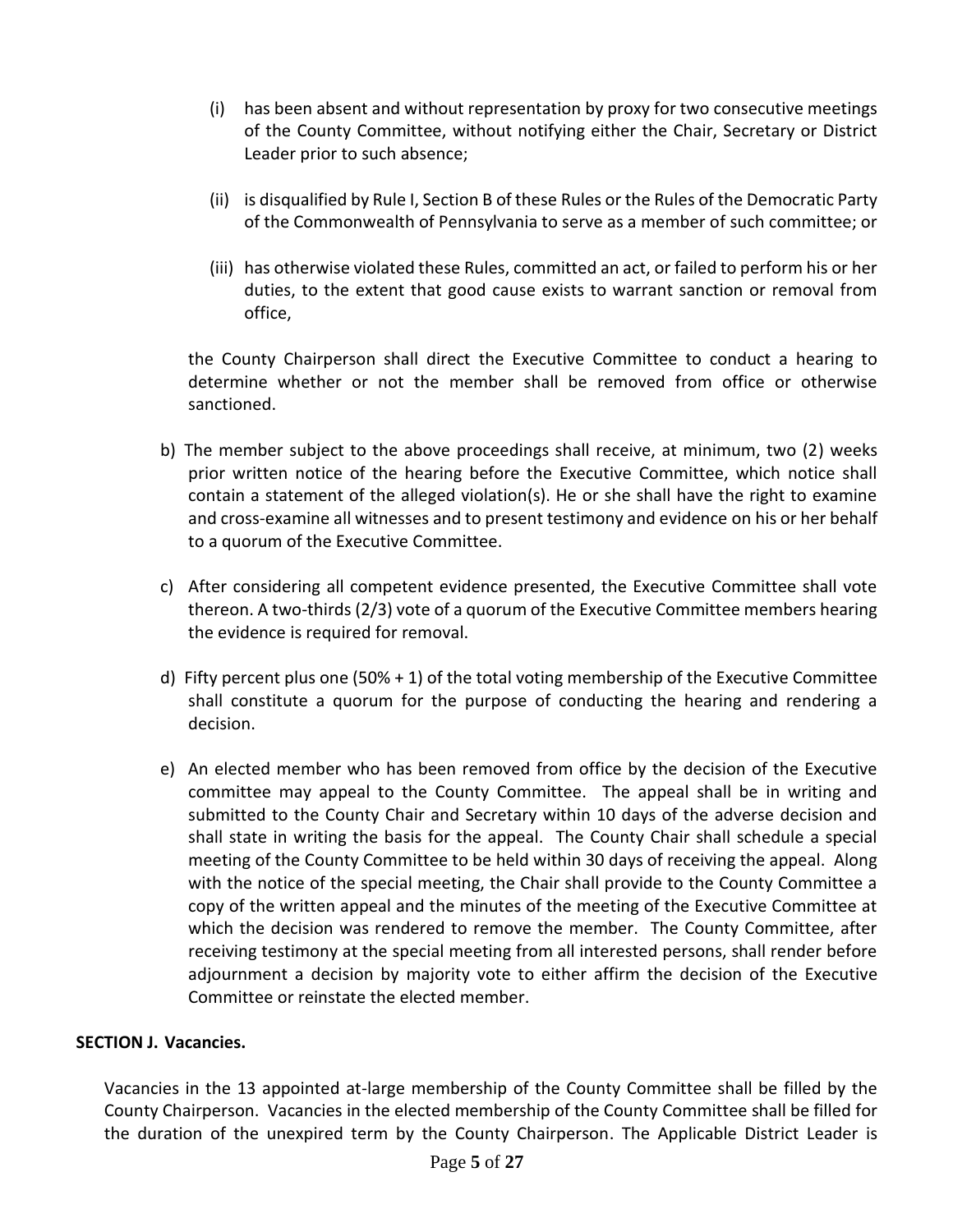encouraged to recommend nominees to the Chairperson. All nominees must be approved by the Executive Committee and the County Chairperson. The term of the appointee shall be effective immediately upon appointment by the Chairperson. Notwithstanding the foregoing, no vacancy may be filled during the period of time intervening between the date of the Primary Election and the reorganization meeting of the County Committee, but all vacancies shall be filled as soon as possible after the reorganization meeting.

#### **SECTION K. Procedure for Filling Vacancies on the General Election Ballot.**

- 1. Immediately following notice of vacancy from the County Bureau of Elections and Voter Registration regarding an elected office within a district or the county, the County Chair will notify the appropriate District Leader in the district in which the vacancy has occurred. If the vacancy is within a county office, the County Chairperson shall notify the Chairperson of the Elections Committee.
- 2. For a municipal election, the District Leader shall coordinate with any local committee chair, if applicable, and for a county election the Elections Committee Chair shall coordinate with the County Chairperson, to take the appropriate steps to find a qualified candidate to fill the vacancy through such methods as recruitment, advertising, and inter-committee interest.
- 3. The applicable county committee members who represent the voters from the election district, in which the vacancy occurred, shall meet to recommend a candidate to stand for election in the November general election. A ten-day written notice delivered by first class mail, or by electronic communication with Member's approval, must be given of the nomination meeting, listing the purpose of the meeting, the date, time, and location, and must provide the option to vote by proxy, if a committee member is not able to attend. A quorum is not necessary as long as the number of committee members or their duly appointed proxies is no less than three (3). A simple majority vote is required to choose a candidate to fill the vacancy. When the number of committee members needed to recommend a candidate for a vacancy cannot be met because committee positions are vacant in a ward or precinct, the County Chairperson can appoint others from the same District of that ward or precinct to satisfy this requirement.
- 4. Once the applicable committee members have voted to recommend the nomination of one candidate, the District Leader, in the case of a municipal election, or the Chairperson of the Elections Committee, in the case of a county election, shall prepare and deliver the following items to the Executive Committee at least 20 days before the filing deadline:
	- a) A copy of the ten-day notice;
	- b) Minutes from the meeting;
	- c) A list of all voting members in attendance;
	- d) The name, address, and occupation of the recommended candidate.
- 5. The candidate must complete all documents required by law, State Committee rules, and the Executive Committee. The candidate does not complete the nomination certificate. The nomination certificate must be completed by the Chairperson and the Secretary. Only the Chairperson and Secretary are required to sign and have their signatures notarized in accepting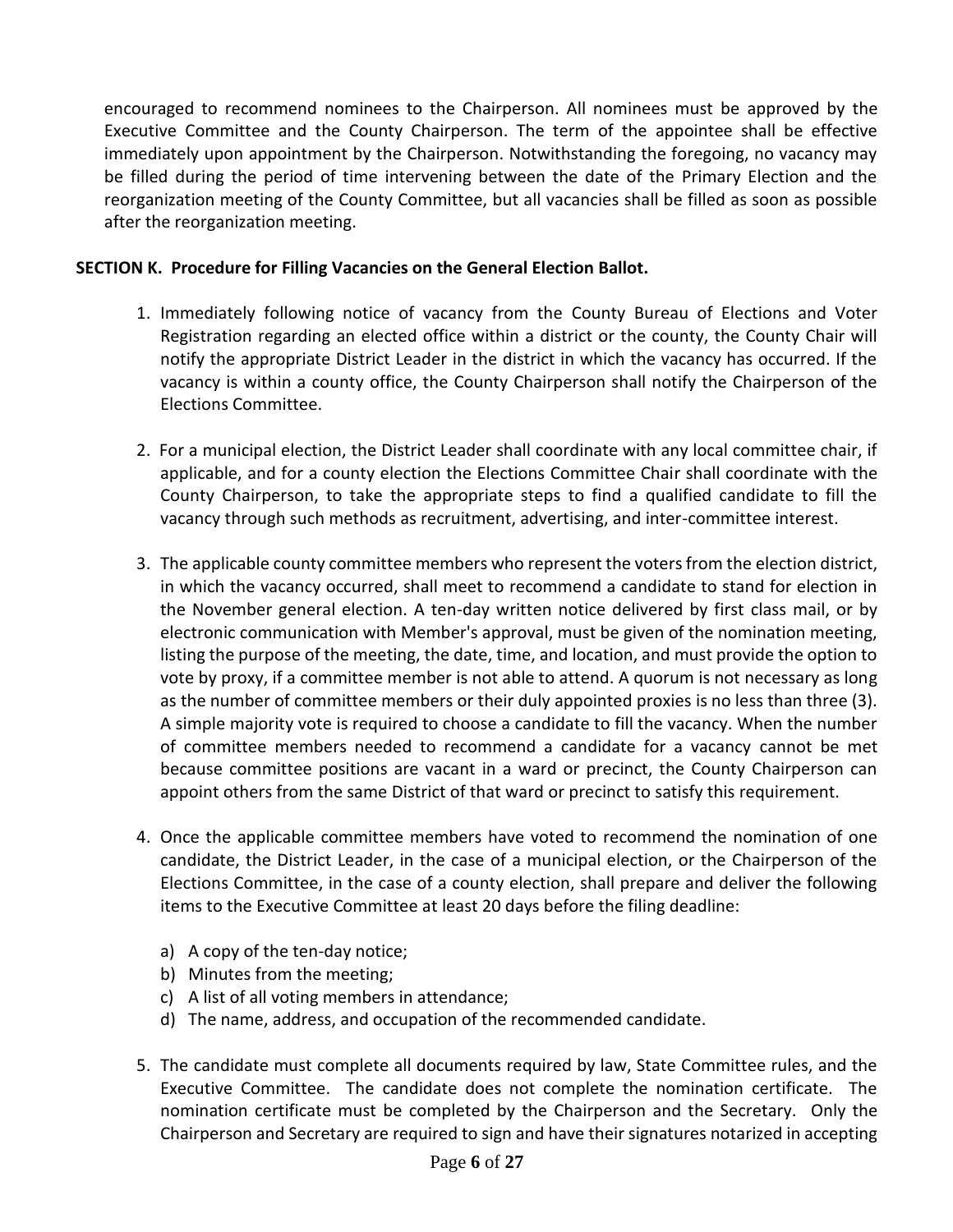the recommended candidate along with the completed nomination certificate and all attachments.

#### **SECTION L. Reasons for Vacancy and/or Grounds for Removal**.

The following are the reasons for vacancy and/or grounds for removal of a County Committee Member, whether elected or appointed:

- 1. Voluntary resignation, either verbal or written,
- 2. Death of Member,
- 3. Moved from Voting District,
- 4. Absent or without representation by proxy at two consecutive meetings of the County Committee without prior notice of absence or good cause or reason,
- 5. Failure to perform the responsibilities set forth at Rule III, Section B, or elsewhere within these Rules;
- 6. Within the past two years, endorsement of, contributing to, campaigning for, and/or being associated or registered with any organization, political campaign, political action committee or non-Democratic political party, which exists solely for the purpose of supporting any non-Democratic candidate when a duly-nominated Democratic candidate is running for the same office.

## **RULE IV—THE EXECUTIVE COMMITTEE**

#### **SECTION A. Membership.**

- 1. The Executive Committee shall consist of the following voting members:-
	- a) The Executive Officers of the Dauphin County Democratic Committee,
	- b) Democratic Members of the State Committee from Dauphin County,
	- c) The following ex-officio members if they are duly registered Democrats: Dauphin County Commissioners, PA State Legislators who reside in Dauphin County, and the Mayor of the City of Harrisburg,
	- d) The Standing Committee Chairpersons appointed by the County Chairperson,
	- e) One member elected from each District in Dauphin County (hereinafter referred to as the "District Leaders"),
	- f) Any committee chairpersons of local Democratic Committees which are in compliance with,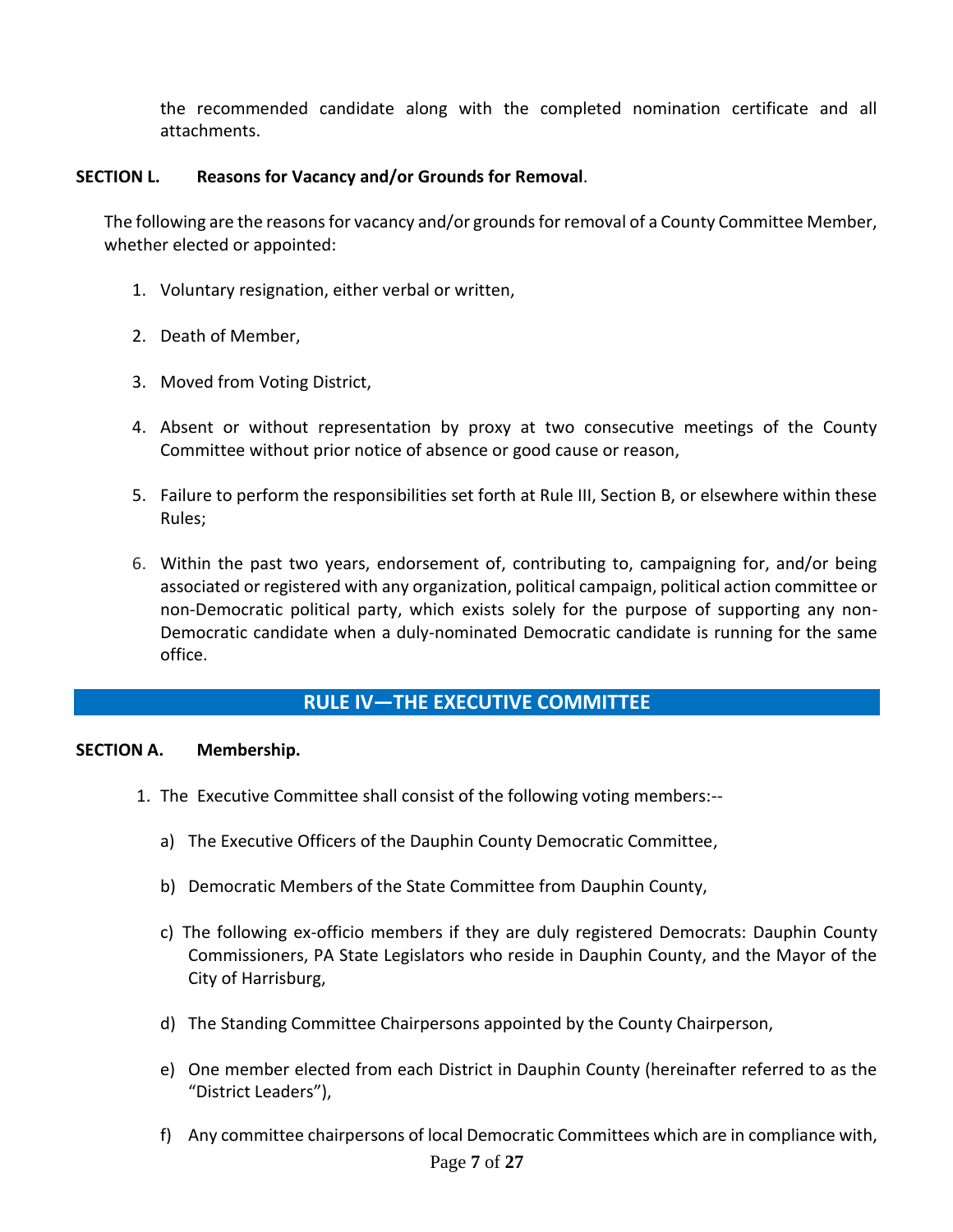and formally recognized pursuant to, these Rules.

- 2. The following are non-voting members of the Executive Committee:
	- a) Any *ad hoc* committee chairpersons appointed at the discretion of the County Chairperson for which these Rules may provide,
	- b) Parliamentarian, Sergeant-At-Arms, Chaplain, Union Liaison, and other appointed positions as may be deemed necessary at the discretion of the County Chairperson.
	- c) County Chair Emeritus, defined as: A County Chair who becomes a former County Chair.

#### **SECTION B. Executive Officers.**

The County Chairperson, 1<sup>st</sup> and 2<sup>nd</sup> Vice-Chairpersons, Treasurer and Secretary shall be the officers of the Executive Committee and the County Committee. The County Chairperson shall preside at all meetings, unless the County Chairperson designates another to preside.

#### **SECTION C. Duties.**

The officers and members of the Executive Committee shall perform such duties as designated by the Chairperson to effect an efficient organization, including, but not limited to:

- 1. Assist, advise, counsel and oversee the County Chairperson in matters pertaining to the management of the Democratic Party in Dauphin County,
- 2. Make such recommendations to the organization as the welfare of the party may require,
- 3. Review and approve all budgets and fundraising plans of the organization,
- 4. Report its proceedings and make all Standing Committee meeting minutes available to the County Committee,
- 5. Fill vacancies occurring in the Democratic nomination for any local or county offices within thirty (30) days in accordance with and subject to applicable election laws, Rules of the Democratic Party of the Commonwealth of Pennsylvania and Rule III, SECTION K of the Rules of the Dauphin County Democratic Committee, and
- 6. Perform such other functions as are set forth in these Rules or directed by the County Chairperson.

## **SECTION D. Meetings/Prior Notice of Meeting.**

1. In-person Meetings. The Executive Committee shall meet in person monthly and shall be notified by first class mail or postcard, or by electronic communication with Member's approval, at least ten days prior to the in-person meeting unless the meeting date is fixed in advance.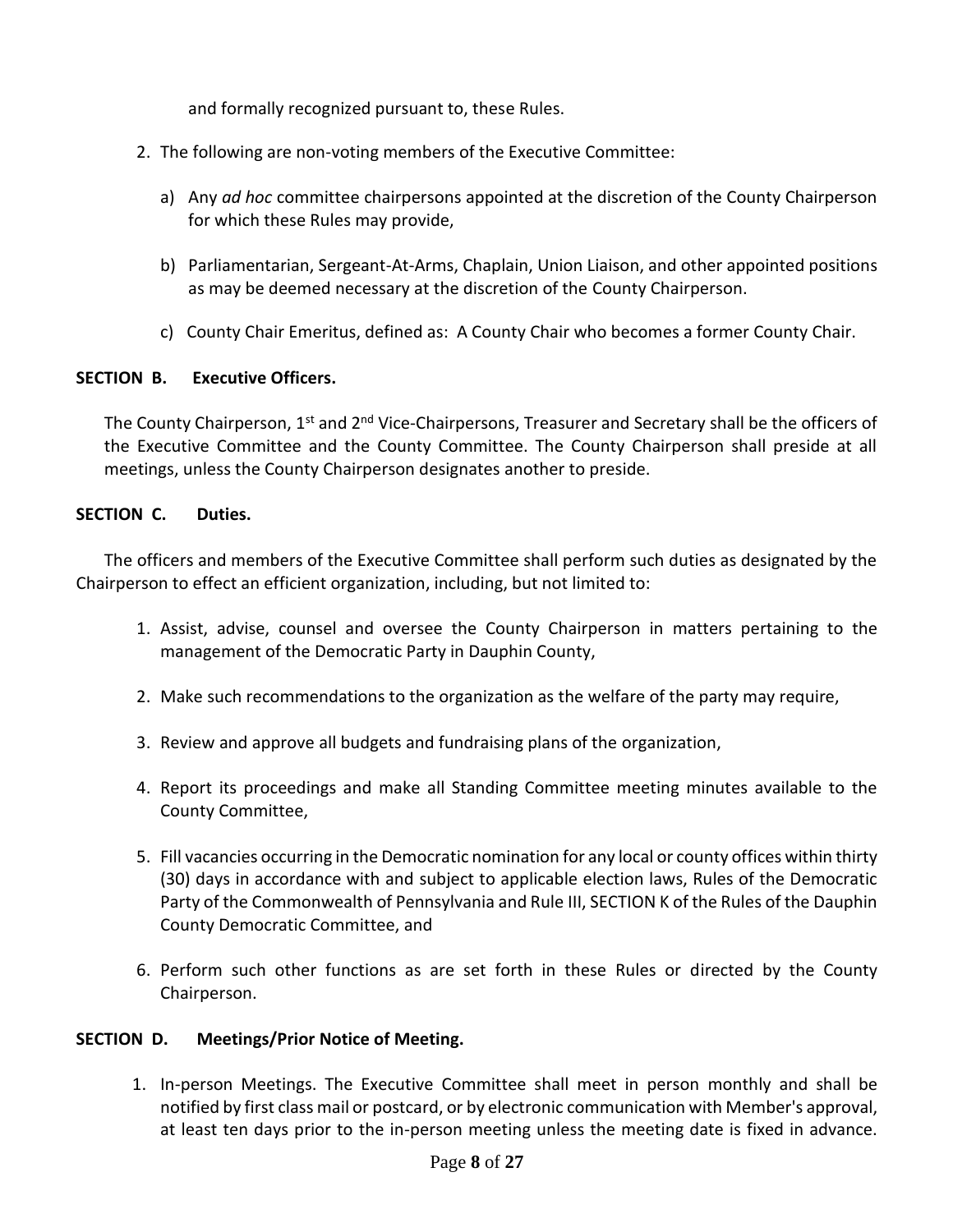Special in-person meetings of the Executive Committee shall be held at the call of the Chairperson.

2. Teleconference Meetings. If time is of the essence, the Chairperson may call with 24-hour notice for a special meeting of the Executive Committee to be conducted via current teleconferencing technology. Meeting notice shall be provided by electronic mail and telephone. Voting in a teleconferencing meeting shall be by a roll call voice vote or by electronic mail, provided that electronic mail votes shall be contemporaneously communicated by the Secretary to all those participating in the teleconference meeting.

#### **SECTION E. Quorum/Majority rule.**

One-third (1/3) of the total voting membership of the Executive Committee shall constitute a quorum, and all questions before the Executive Committee shall be decided by a majority vote of the voting members present, unless specifically provided otherwise by these Rules or Robert's Rules of Order Newly Revised.

#### **SECTION F. Proxy.**

Any voting member of the Executive Committee who is unable to attend a meeting of the Executive Committee in person, may appoint by proxy, a Democratic elector, registered in Dauphin County, who is not already a member of the Executive Committee, who shall have the power to attend such meeting and to vote thereat as the representative of such absent member. In the case of a District Leader, the proxy carrier must also be a resident of the District Leader's district. Any such proxy shall be in writing, signed by the member giving the same, attested by a witness, and naming the person to act as proxy. No person in attendance at a meeting of the Executive Committee shall be able to cast more than one (1) vote.

#### **SECTION G. Vacancies.**

The County Chairperson shall fill all vacancies in the appointed membership of the Executive Committee within thirty (30) days of the vacancy, when possible.

#### **SECTION H. Reasons for Vacancy and/or Grounds for Removal**.

The following are the reasons for vacancy and/or grounds for removal of an Executive Committee Member:

- 1. Voluntary resignation, either verbal or written;
- 2. Death of Member;
- 3. Moved out of Dauphin County;
- 4. Absent or without representation by proxy for three (3) consecutive meetings without prior notice of absence or good cause or reason;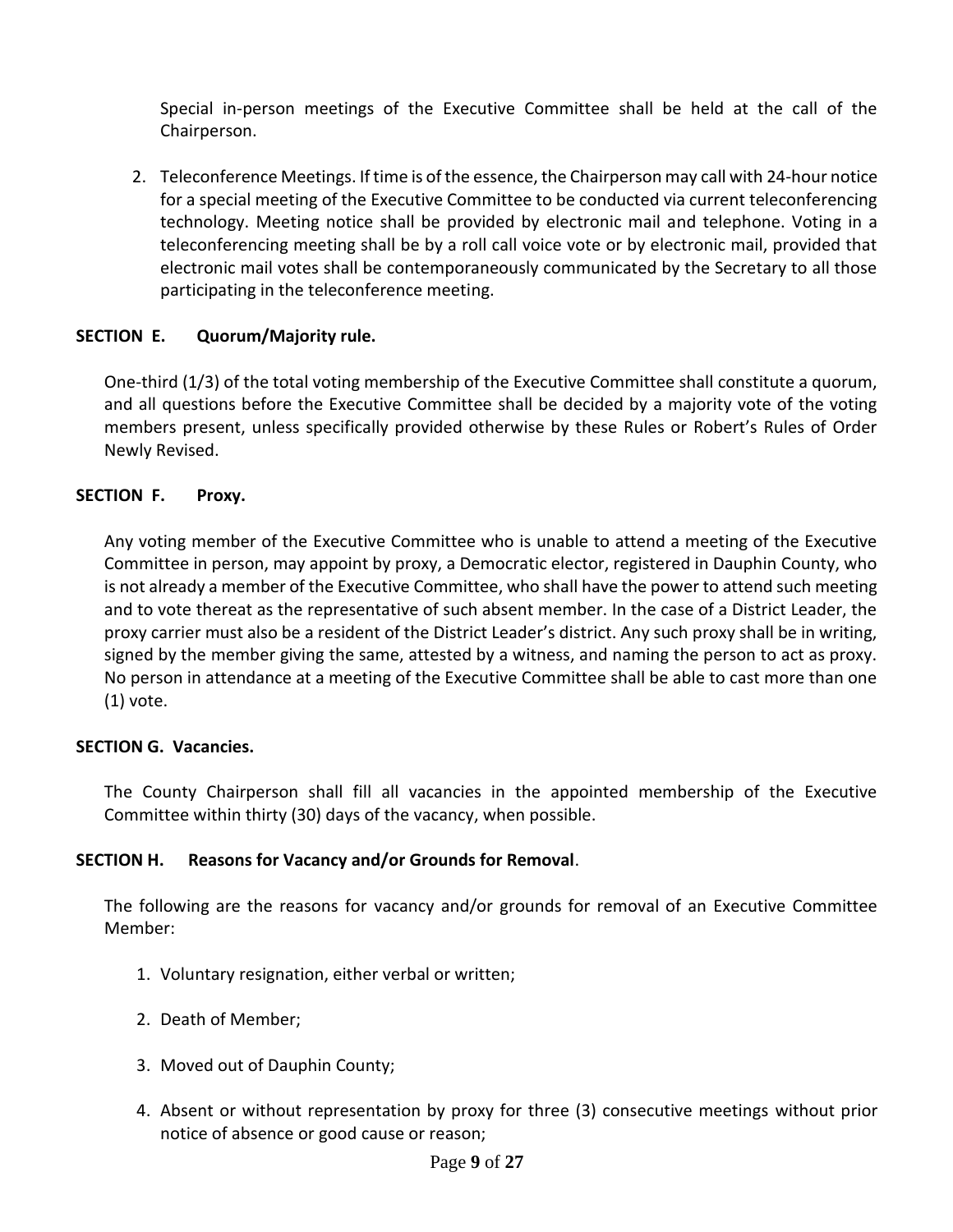- 5. Failure of appointed members to perform the responsibilities assigned by these Rules;
- 6. Within the past two years, endorsement of, contributing to, campaigning for, and/or being associated or registered with any organization, political campaign, political action committee or non-Democratic political party, which exists solely for the purpose of supporting any non-Democratic candidate when a duly-nominated Democratic candidate is running for the same office.

#### **SECTION I.Discipline.**

- 1. Executive Officers. An Executive Officer is subject to removal only in accordance with the provisions of Rule V, Section J of these Rules pertaining to "Recall."
- 2. Other Members.
	- a) Whenever a member of the DCDC is aware of evidence or the County Chairperson receives a signed written statement from a member of the DCDC that a member of the Executive Committee:
		- (i) has been absent and without representation by proxy for three consecutive meetings of the Executive Committee, without good cause or reason;
		- (ii) is disqualified by these Rules or the Rules of the Democratic Party of the Commonwealth of Pennsylvania to serve as a member of the Executive Committee; or
		- (iii) has otherwise violated these Rules, committed an act, or failed to perform his or her duties, to the extent that good cause exists to warrant sanction or removal from the Executive Committee,

the County Chairperson shall direct the Executive Committee to conduct a hearing to determine whether or not the member shall be removed from the Executive Committee or otherwise sanctioned.

- b) The member subject to the above proceedings shall receive, at minimum, two (2) weeks prior written notice of the hearing before the Executive Committee, which notice shall contain a statement of the alleged violation(s). He or she shall have the right to examine and cross-examine all witnesses and to present testimony and evidence on his or her behalf to a quorum of the Executive Committee.
- c) After considering all competent evidence presented, the Executive Committee shall vote thereon. A two-thirds (2/3) vote of the Executive Committee members hearing the evidence is required for removal from the Executive Committee or otherwise sanctioned.
- d) A member who has been removed from office by the decision of the Executive committee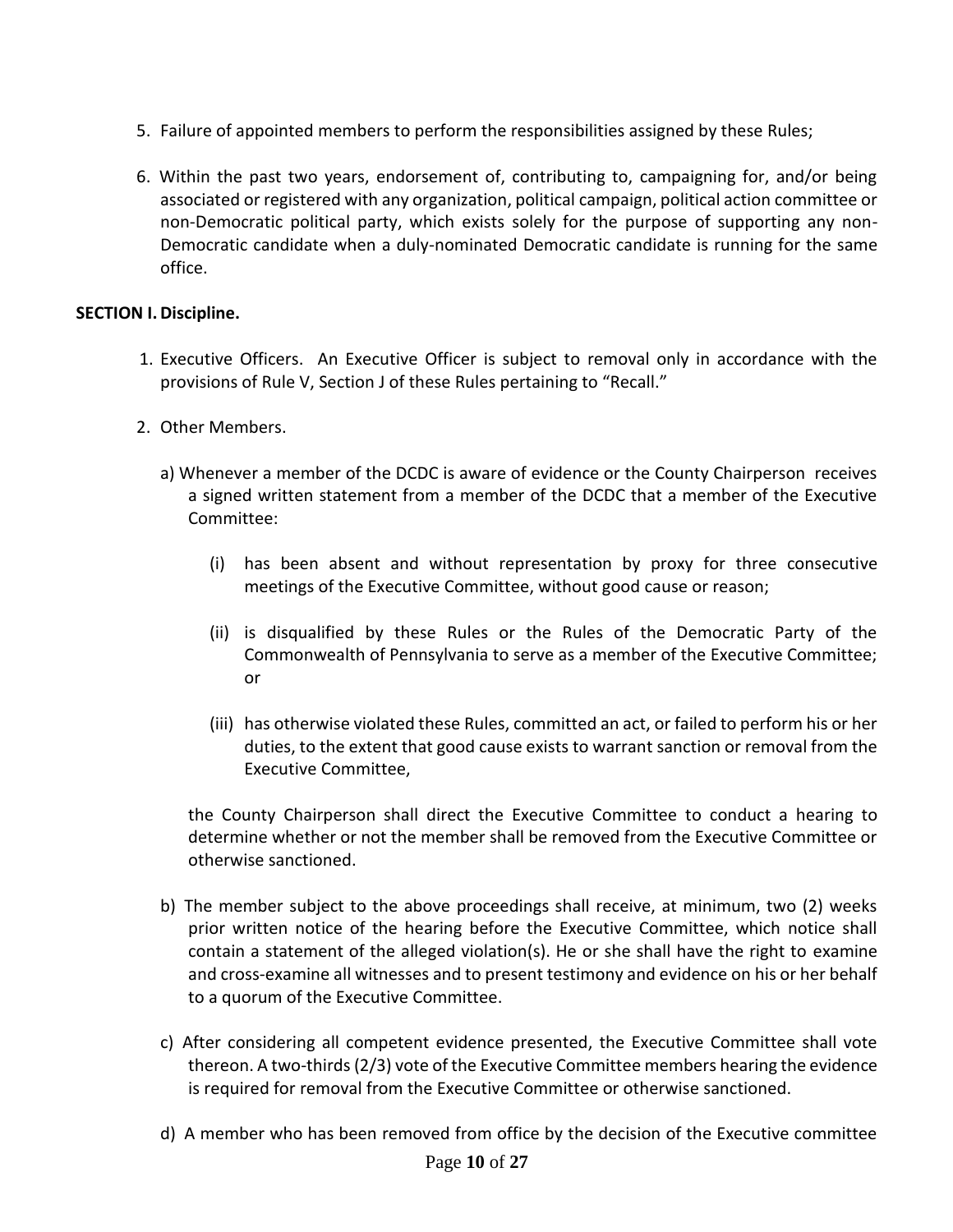may appeal to the County Committee. The appeal shall be in writing and submitted to the County Chair and Secretary within 10 days of the adverse decision and shall state in writing the basis for the appeal. The County Chair shall schedule a special meeting of the County Committee to be held within 30 days of receiving the appeal. Along with the notice of the special meeting, the Chair shall provide to the County Committee a copy of the written appeal and the minutes of the meeting of the Executive Committee at which the decision was rendered to remove the member. The County Committee, after receiving testimony at the special meeting from all interested persons, shall render before adjournment a decision by majority vote to either affirm the decision of the Executive Committee or reinstate the member.

3. Appointed members. Members of the Executive Committee appointed by the County Chairperson may be reassigned or removed by the County Chairperson.

# **RULE V—EXECUTIVE OFFICERS OF THE DAUPHIN COUNTY DEMOCRATIC COMMITTEE**

## **SECTION A. Officers/Voting Eligibility.**

The elected Executive Officers must be registered Democrats residing in Dauphin County and shall consist of the County Chairperson; First Vice-Chairperson, Second Vice-Chairperson, Treasurer, and Secretary, all of whom shall be full voting members entitled to only one (1) vote each. The First Vice-Chairperson shall be of the opposite gender of the County Chairperson.

#### **SECTION B. Election.**

The Executive Officers shall be elected by majority vote at the quadrennial reorganization meeting for a term of four years, commencing at the close of the meeting at which they are elected. Election shall be by a written ballot upon which the voting member has printed and signed his or her name. If there is a tie vote, the matter shall be decided by drawing straws.

#### **SECTION C. Transition**

1. If as a result of the election at the Quadrennial Reorganization Meeting there is a transition in office from one person to another, the out-going Executive Officer shall submit his or her complete record, if any, to his or her newly elected successor within 30 days after the date of the Quadrennial Reorganization Meeting.

2. If a new County Chair is elected, the out-going standing committee chairpersons shall submit any record of their tenure, including correspondence, records, reports or minutes, which they may have, to the incoming County Chairperson within 30 days after the date of the Quadrennial Reorganization Meeting.

3. Any Executive Officer or standing committee chairperson who fails to submit records as required by these Rules shall be subject to discipline pursuant to the grievance procedure set forth in these Rules.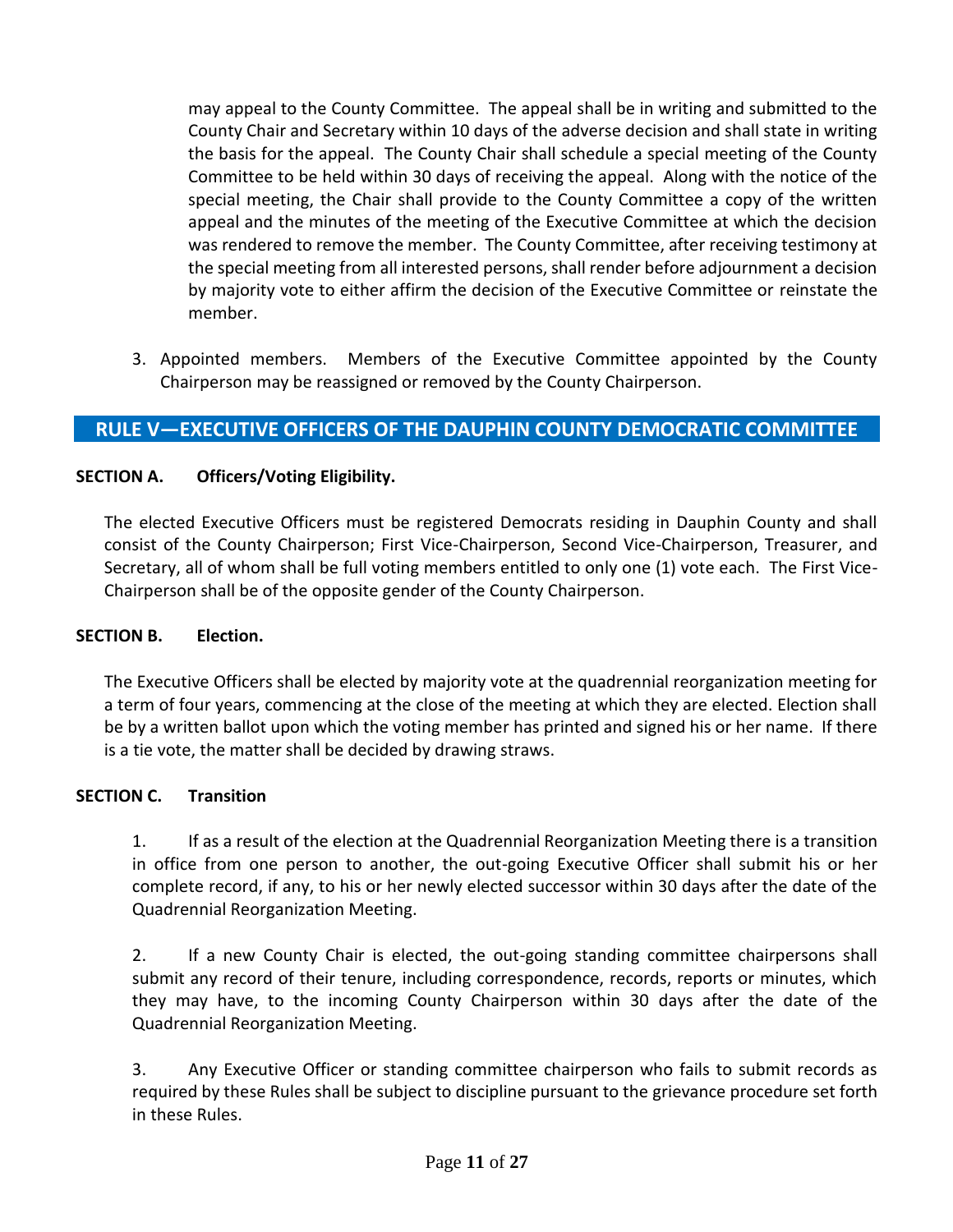4. And any voting member found by the Executive Committee to have violated Rule 1, Section B, Paragraph 2, shall lose all Voting privileges, in the Dauphin County Democratic Committee for a period of one year.

### **SECTION D. Vacancies.**

Any vacancy occurring among any of the elected Executive Officers shall be filled by majority vote of a quorum of the Executive Committee for the unexpired term. If the office of Chair is vacant, the 1st Vice Chair becomes Acting Chair until the Executive Committee meets to fill this position. If the Executive Committee fails to elect a replacement for any of the Executive Officers prior to a meeting of the full body of the Dauphin County Democratic County Committee, a Special Election must be held in conjunction with the regular meeting agenda for the purpose of electing a replacement officer. The Special Election must be held under the same terms as Rule III Section E.

#### **SECTION E. Duties of the Chair.**

The Chairperson shall:

- 1. Be the Chief Executive Officer of the Dauphin County Democratic Committee, the County Committee and the Executive Committee; a voting member of the Executive Committee, County Committee, and any other committees within the DCDC, and shall have the duties and responsibilities commensurate with such position;
- 2. Establish an efficient organization in accordance with the Rules of the organization, and shall be responsible to the members of the Dauphin County Democratic Committee;
- 3. Have the responsibility to designate whether the  $1<sup>st</sup>$  Vice-Chairperson, who must be the opposite gender from the Chair, will serve as the Administrative Vice-Chairperson or the Political Vice-Chairperson. The 2<sup>nd</sup> Vice-Chairperson will then serve in the remaining Vice-Chairperson position. The designation of each Vice-Chairperson must be declared prior to their nomination and election at the Quadrennial Reorganizational Meeting held as specified by the Rules of both the Democratic Party of the Commonwealth of Pennsylvania and the DCDC.
- 4. Make appointments to such other positions as necessary, to assist in the organization of the Dauphin County Democratic Committee. Persons appointed to such positions by the Chairperson may attend the Executive Committee Meetings but shall not be voting members. Such positions may include, but are not limited to: Parliamentarian (who is also to be a member of the Rules Committee), Chaplain, Sergeant at Arms, Banquet Chair, Union Liaison and other ad hoc committee chairpersons;
- 5. Shall appoint up to 13 at-large Dauphin County Democrats as voting members of the County Committee. Unless and until the Executive Committee approves new or different Districts as permitted by Rule VII, Section C, paragraph 1 of these Rules, three at-large members may be appointed from each of the following Legislative Districts:  $103^{rd}$ ,  $104^{th}$ ,  $105^{th}$  and  $106^{th}$  for a total of 12 within Dauphin County and the remaining at-large Committee member is at the discretion of the Chair from anywhere in Dauphin County;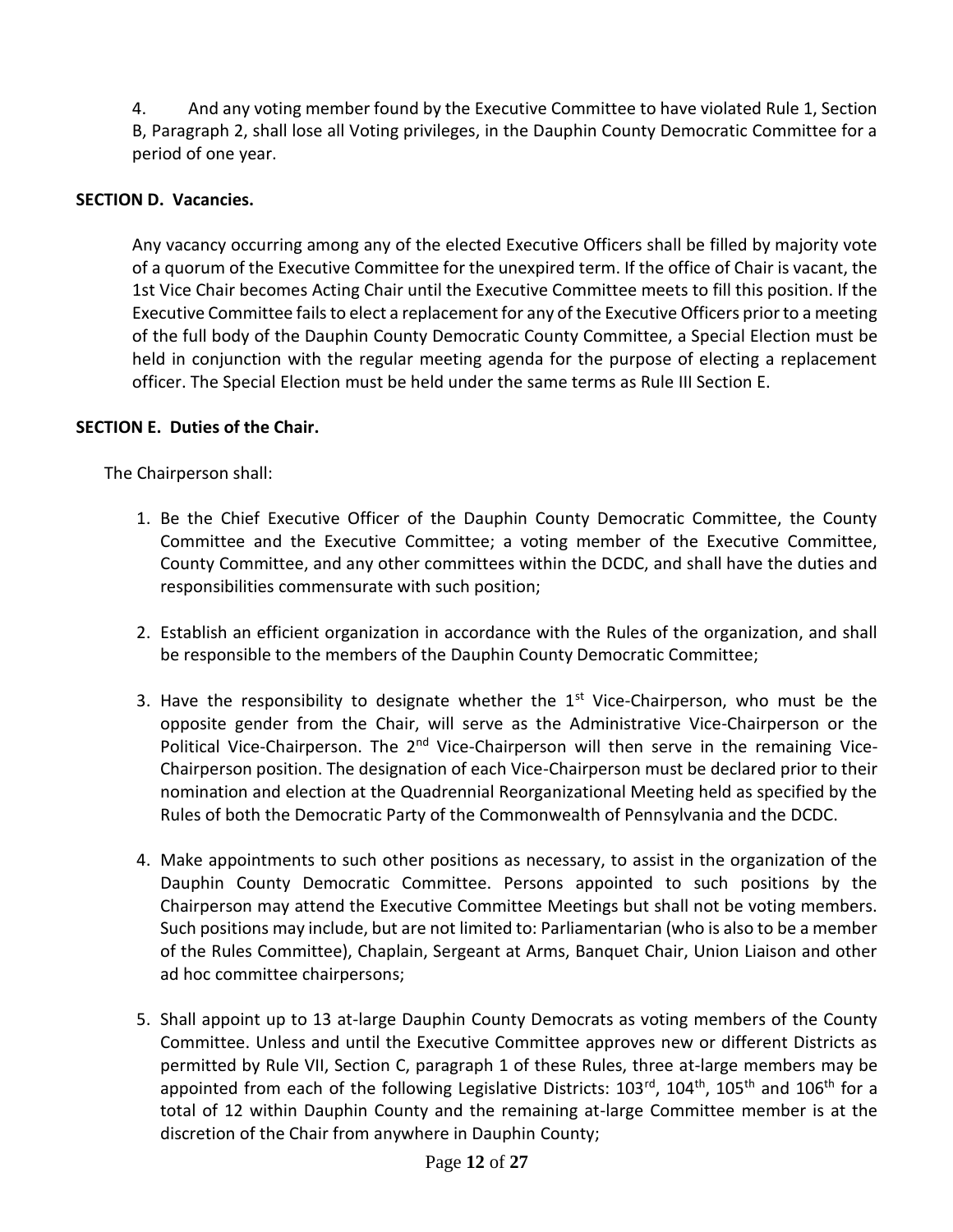- 6. Supervise and direct the District Leaders with the advice and counsel of the Political Vice Chairperson and the Executive Committee;
- 7. Have the Financial Records independently reviewed according to generally accepted accounting principles prior to October  $1<sup>st</sup>$  following the County Reorganization Meeting or in any year where a new Treasurer is elected;
- 8. Perform all duties in accordance with the laws of the Commonwealth of Pennsylvania, and in conformance with the Rules of the Democratic National Committee and the Democratic Party of the Commonwealth of Pennsylvania.

## **SECTION F. Duties of the First Vice-Chairperson**

The 1<sup>st</sup> Vice-Chairperson shall:

- 1. Assist the Chairperson and perform any duties designated by the Chairperson;
- 2. Conduct any meeting in the absence of the Chairperson;
- 3. Supervise the following Standing Committees if designated as the Administrative Vice Chairperson: Credentials, Education, Finance, Grievance, Headquarters, Public Information, and Rules or;
- 4. Supervise the District Leaders and the following Standing Committees if designated as the Political Vice Chairperson: Candidates, Elections, Liaison to State & Local Government, Platform, Registration, and Young Democrats;
- 5. Be a voting member of the Executive Committee and the County Committee.

#### **SECTION G. Duties of the Second Vice-Chairperson.**

The 2nd Vice-Chairperson shall:

- 1. Assist the Chairperson and perform duties designated by the Chairperson;
- 2. Conduct any meetings in the absence of the Chairperson and 1<sup>st</sup> Vice Chairperson;

3. Supervise the following Standing Committees if designated as the Administrative Vice Chairperson: Credentials, Education, Finance, Grievance, Headquarters, Public Information, and Rules or;

4. Supervise the District Leaders and the following Standing Committees if designated as the Political Vice Chairperson: Candidates, Elections, Liaison to State & Local Government, Platform, Registration, and Young Democrats;

5. Be a voting member of the Executive Committee and the County Committee.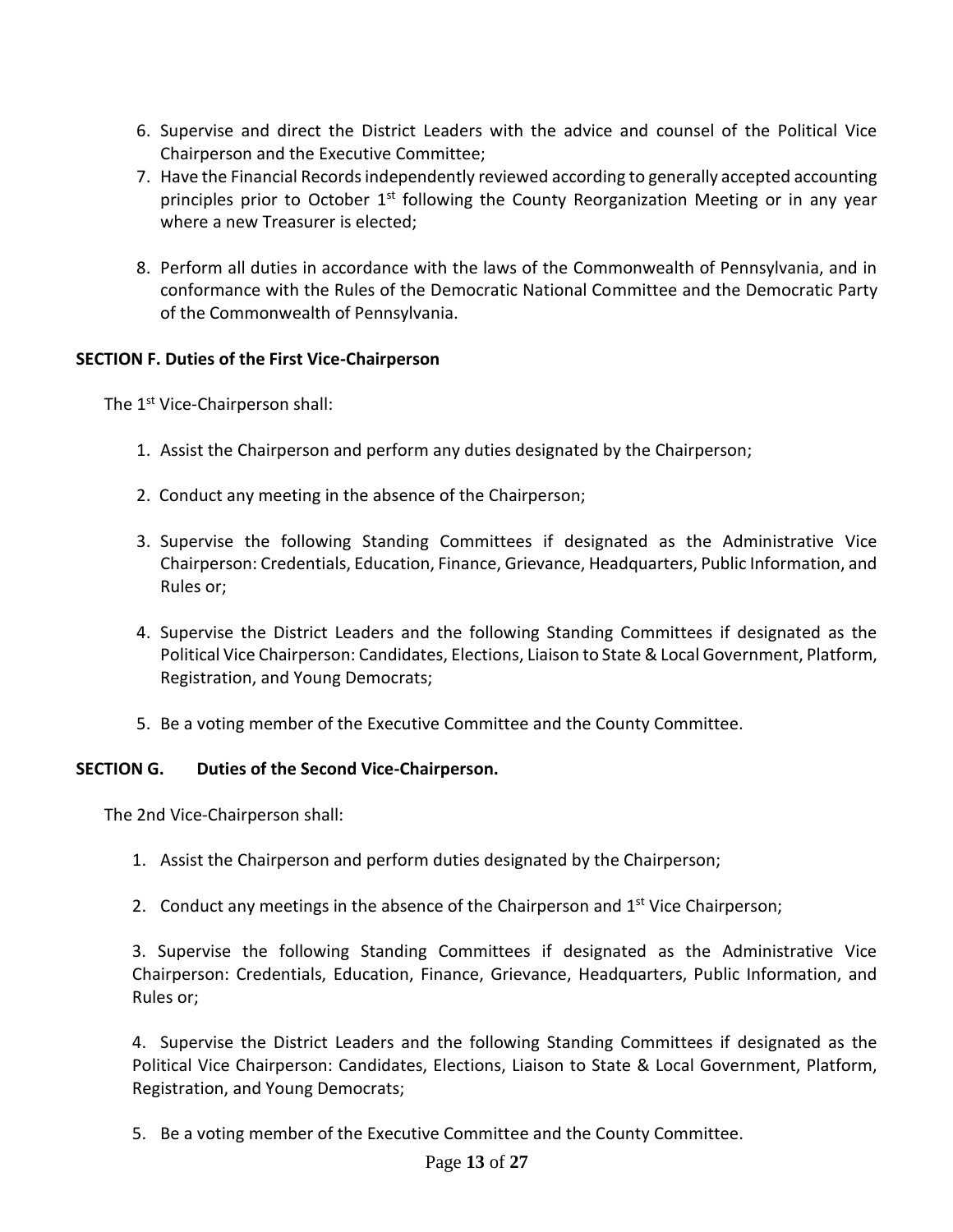#### **SECTION H. Duties of the Treasurer.**

The Treasurer shall:

- 1. Have custody of, and responsibility for, all books of account and financial records of the organization;
- 2. Deposit all monies received in a banking or financial institution designated by the officers of the organization;
- 3. Disburse funds of the organization on checks executed by both the Treasurer and Chairperson or other persons designated by the Executive Committee, unless electronic transactions or use of a credit or debit card and not requiring two signatures are authorized by the Executive Committee;
- 4. Report the financial status of the organization as required by law;
- 5. Prepare a financial report in which receipts and disbursements are set forth for distribution with every ten-day call as provided for in Rule III, Section F;
- 6. Submit the books for independent examination by a person learned in generally accepted accounting principles prior to October  $1<sup>st</sup>$  following the County Reorganization Meeting or in any year where a new Treasurer is elected; and
- 7. Be a voting member of the Executive Committee, County Committee and the Finance Committee.

#### **SECTION I. Duties of the Secretary.**

The Secretary shall:

- 1. Be responsible for the minutes of the organization, its Executive Committee, and all special hearings or extraordinary judicial or grievance procedures; and shall maintain minute books or files for the organization, Executive Committee and the Standing Committees;
- 2. Be responsible for all general correspondence between the Chair, the Executive Committee, Standing Committees and members of the organization, unless the Chairperson has appointed, and assigned said duties to, a correspondence secretary;
- 3. Supervise preparation of the organization's newsletter; and certify to the Chair of the State Committee the names of the persons elected Chair and first Vice-Chair within thirty (30) days after the reorganization meeting;
- 4. Keep the VoteBuilder® database (or whichever electronic database of registered voters is currently being used) up to date with correct phone numbers, addresses, e-mail addresses, and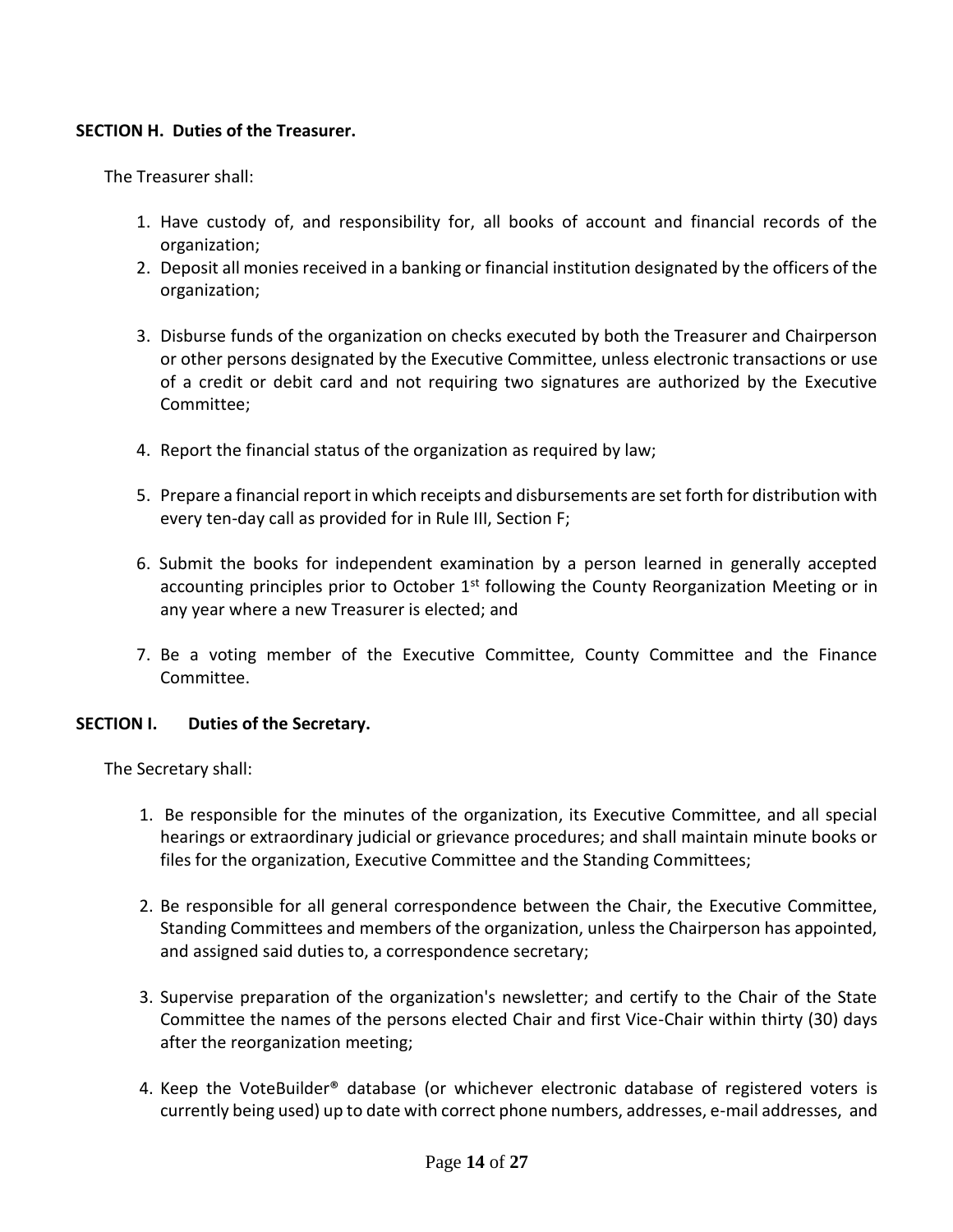appropriate activist codes for County Committee Members and Members of the Executive Committee; and

5. Be a voting member of the Executive Committee and County Committee

#### **SECTION J. Recall**.

- 1. An elected Executive Officer may be subject to recall upon petition of one-third (1/3) of the County Committee Members;
- 2. Upon receipt of the petition, the Executive Committee must call a meeting of the County Committee not sooner than fourteen (14) days or later than twenty-eight (28) days from receipt of the petition. Notice must be sent by first class mail to County Committee members at least fourteen (14) days before such meeting;
- 3. Removal of an elected Executive Officer shall be by a vote of two-thirds (2/3) of the quorum of County Committee members present or represented by proxy. Fifty percent plus one (50% + 1) of the total voting membership of the County Committee shall constitute a quorum for the transaction of business to recall an officer.

## **RULE VI—STANDING COMMITTEES**

#### **A. SECTION A. Committees.**

The Standing Committees of the Dauphin County Democratic Committee shall include the committees on Candidates, Credentials, Education, Elections, Finance, Grievance, Headquarters, and Liaison to State & Local Government, Platform, Public Information, Registration, Rules, Young Democrats and VoteBuilder.

#### **SECTION B. Appointment, Membership, Accountability**.

The Chairperson of each Standing Committee shall be appointed by the County Chairperson; shall be a voting member of the Executive Committee and County Committee, and shall be accountable to the County Chairperson, the Executive Committee and the committee members.

#### **SECTION C. General Responsibilities.**

The Standing Committee Chairs shall:

- 1. Perform their respective responsibilities and schedule and hold meetings of their respective committees as called by the Standing Committee Chair;
- 2. Be responsible for maintaining the complete minutes of all committee meetings;
- 3. File all copies of minutes with the Secretary;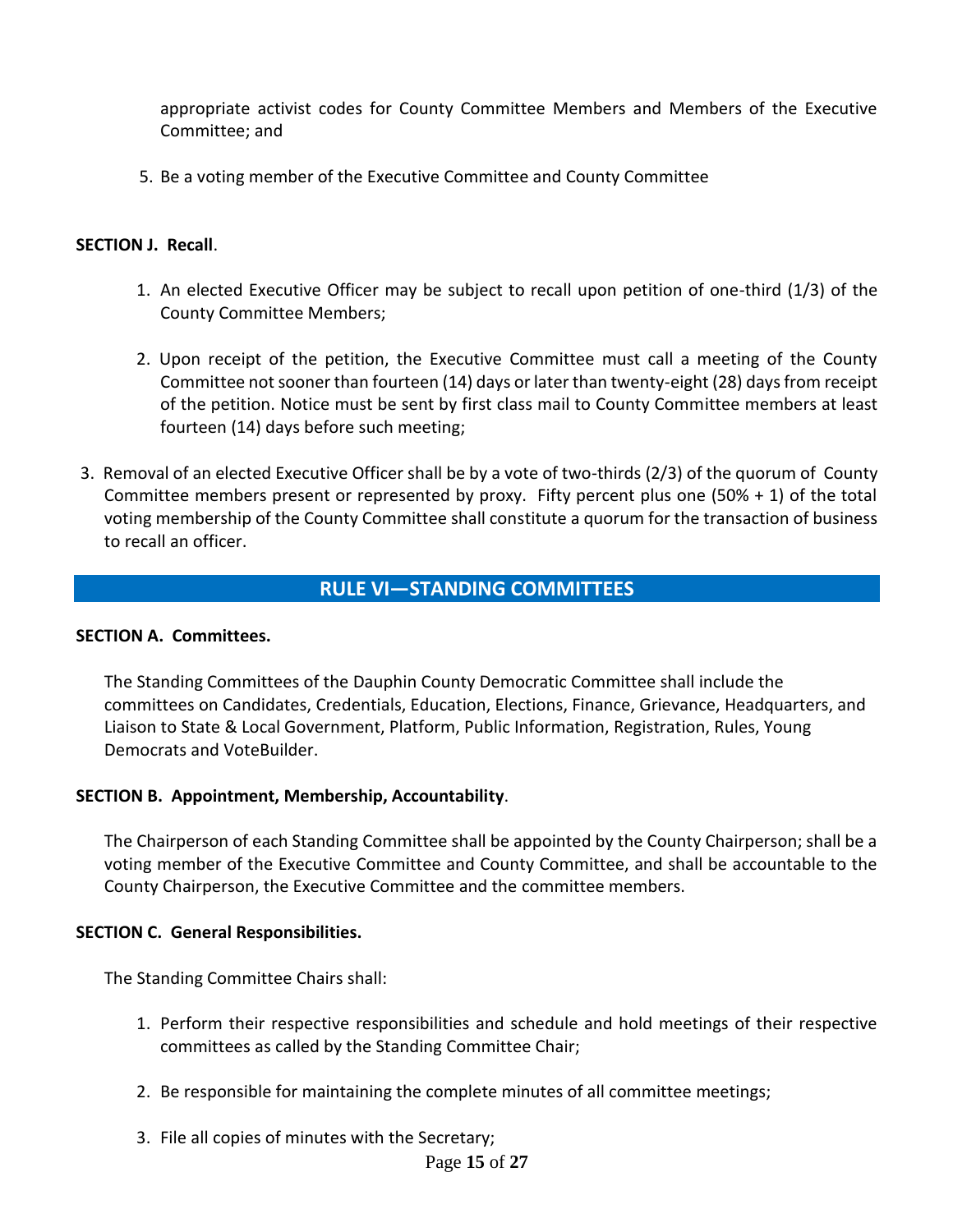- 4. Report all proceedings of the committee to the Executive Committee;
- 5. May propose and submit a budget to the Finance Committee for consideration for the following calendar year; and
- 6. Be accountable to the County Chairperson.

## **SECTION D. Specific Responsibilities, Tools, and Guidelines for each Standing Committee.**

The responsibilities of each Standing Committees are as follows:

- 1. Candidates Committee.
	- a) Responsibilities:
		- (i) Search, recruit, and screen Democratic candidates representing Dauphin County;
		- (ii) Verify qualifications of Democratic candidates representing Dauphin County and;
		- (iii) Report on Democratic candidates to the Executive Committee.
	- b) Tools needed to perform responsibilities:
		- (i) Access to VoteBuilder database;
		- (ii) Election year calendar;
		- (iii) List of positions up for election over the next four years;
		- (iv) Supply of petitions and financial statements;
		- (v) Election position description;
		- (vi) County & State bylaws;
		- (vii) List of previous Democratic candidates for position.
	- c) Committee work guidelines:
		- (i) Recommended committee size minimum 6 people plus Chair;
		- (ii) Meetings should to held no less than once a quarter;
			- (A) November recruitment;
			- (B) February screening;
			- (C) May recruitment for vacancies/for nomination;
			- (D) August/September coordinate campaign efforts;
		- (iii) Establish candidate questionnaire general information;
		- (iv) Establish candidate questionnaire on positions, issues, and platform;
		- (v) Research candidates' response to questionnaires.
- 2. Credentials Committee.
	- a) Responsibilities:
		- (i) Verify Democratic registration, the current address within the respective voting District, and voting history of all elected and appointed committee people;
		- (ii) Maintain a current file of all committee people;
		- (iii) Record attendance of committee people at County meetings;
		- (iv) Validate proxies presented at County meetings;
		- (v) Tabulate the count of voting members present at County meetings in order to certify the presence of a quorum.
	- b) Tools needed to perform responsibilities: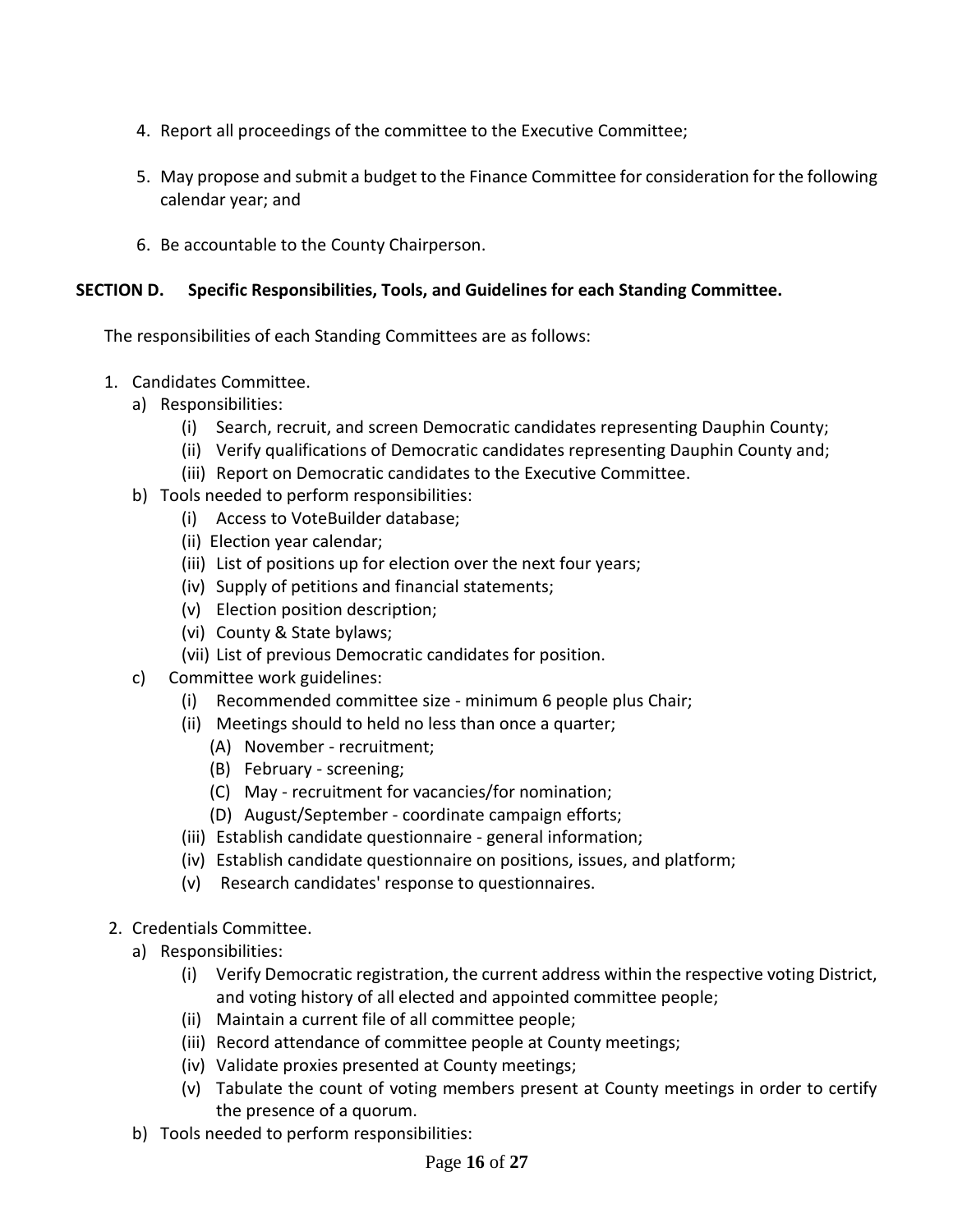- (i) Access to VoteBuilder database;
- (ii) Current list of County Committee;
- (iii) Current list of Executive Committee;
- (iv) Secretary's certified attendance record of County Committee Members and Executive Committee Members.
- (v) Supply of materials to record and identify voting members from non-voting members and to identify members of the Press.
- c) Committee work guidelines:
	- (i) Recommended committee size 3 people minimum plus Chair,
	- (ii) Meetings should be held no less than four times a year at least two weeks before each scheduled meeting of the County Committee and the evening before the scheduled meeting in order that arrangements are effectively in place for an orderly registration and credentialing process.
	- (iii) Current Democratic registration of all DCDC members should be verified in advance of each meeting of the County Committee.
- 3. Education Committee.
	- a) Responsibilities:
		- (i) Advise Officers, Executive Committee, District Leaders, Standing Committee Chairs, and Democratic candidates, and;
		- (ii) Educate County Committee persons and volunteers in the proper conduct and responsibilities of their positions.
		- (iii)Conduct each year one training session for County Committee people on circulating nomination petitions, voter registration forms and getting out the vote for primary and general elections.
	- b) Tools needed to perform responsibilities:
		- (i) County and State bylaws;
		- (ii) Elections laws;
		- (iii) Election calendar;
		- (iv) Candidate's Campaign school workbook.
	- c) Committee work guidelines:
		- (i) Recommended committee size 4 people minimum plus Chair;
		- (ii) Budget proposal for campaign school materials, and committee and volunteer guideline booklets;
		- (iii) Meetings should be held no less than twice a year:
			- (A) February/March planning candidate workshop,
			- (B) August/September planning committee and volunteers workshop;
			- (C) Plan a minimum of two (2) workshops per year:
			- (D) May/June Candidate Campaign workshop,
			- (E) September- Committee and volunteers;
- 4. Elections Committee.
	- a) Responsibilities::
		- (i) Assist countywide Democratic candidates, and;
		- (ii) Staff and equip each ward and precinct on Election Day.
	- b) Tools needed to perform responsibilities: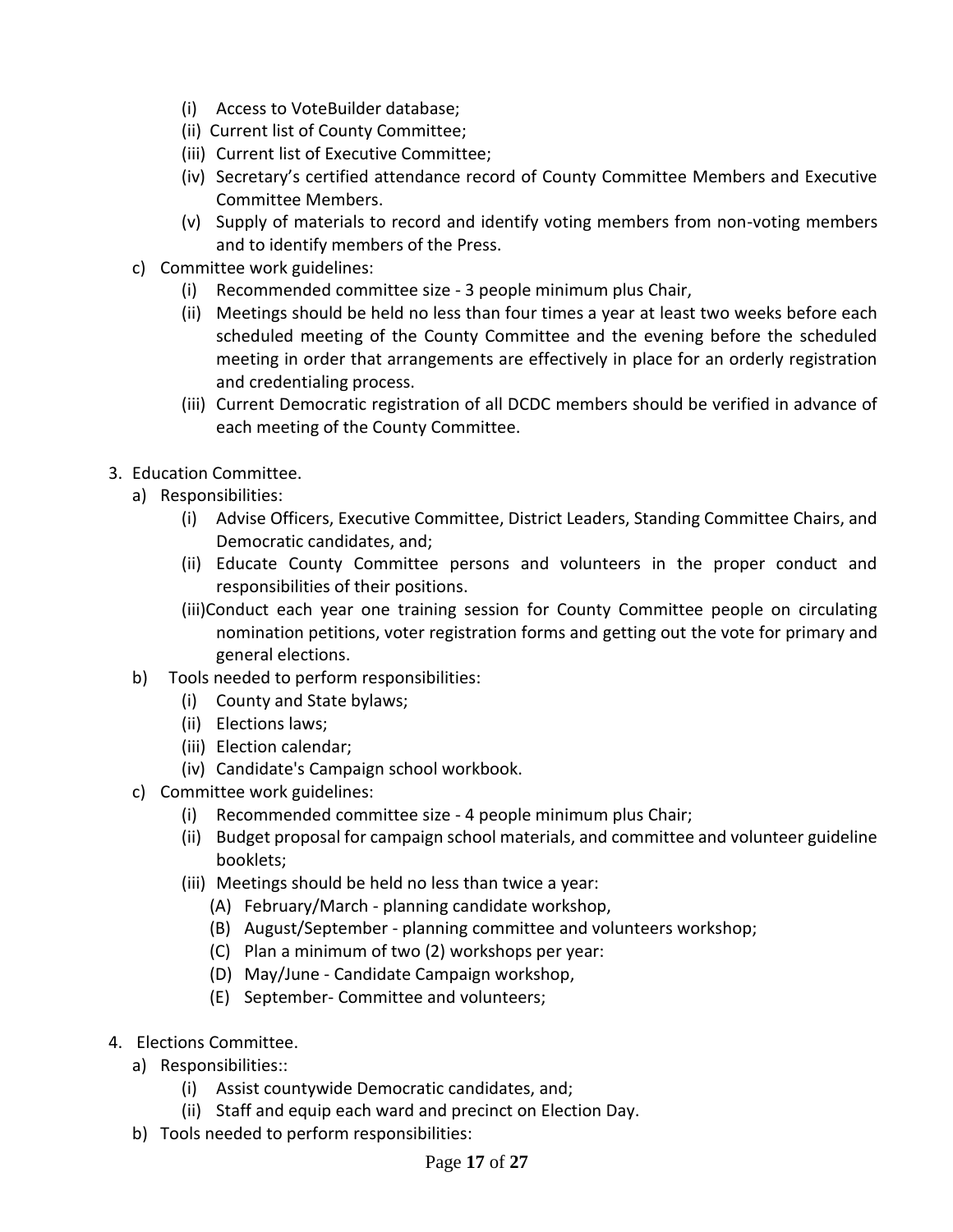- (i) Access to VoteBuilder database;
- (ii) List of polling places for the County;
- (iii) Current list of Democratic committee;
- (iv) List of Candidates on the ballot;
- (v) List of Candidates' telephone numbers and addresses of headquarters;
- (vi) List of Candidate's volunteers;
- (vii) Election laws;
- (viii)County and State bylaws;
- (ix) Telephone numbers for County Election Bureau, and;
- (x) Telephone numbers for Democratic legal counsel.
- c) Committee work guidelines:
	- (i) Recommended committee size 3 people minimum plus Chair,
	- (ii) Budget proposal to include Election Day expenses,
	- (iii) Meetings should be held no less than four (4) times per year:
		- (A) Twice prior to Primary election,
		- (B) Twice prior to General election;
	- (iv) Establish ward and precinct vacancies,
	- (v) Coordinate volunteers to fill ward and precinct vacancies.
- 5. Finance Committee.
	- a) Responsibilities:
		- (i) Fundraising,
		- (ii) Finance budget,
		- (iii) Prepare annual budget for Executive Committee approval by August  $1<sup>st</sup>$ ,
		- (iv) Prepare fundraising plan for Executive Committee approval by September  $I^{st}$ .
	- b) Tools needed to perform responsibilities:
		- (i) Access to VoteBuilder database;
		- (ii) County committee list;
		- (iii) County contributors list;
		- (iv) Candidates' list;
		- (v) Reports of previous years fundraising efforts;
		- (vi) List of fundraising ideas and their cost;
		- (vii) Election year calendar;
		- (viii) Calendar holidays and special days and events of USA, State, County and City.
	- c) Committee work guidelines:
		- (i) Recommended committee size 4 people min. plus Comm. Chair & Treasurer,
		- (ii) Meetings should be held no less than six (6) times per year:
			- (A) Prior to August 1 Budget preparation;
			- (B) Prior to September 1 Fundraising plan preparation;
			- (C) September: County Fall Dinner final planning/Post election fundraising event planning;
			- (D) January/March/May- Fundraising event planning;
		- (iii) Prepare calendar of available dates,
		- (iv) Prepare fundraising calendar of events,
		- (v) Organize fundraising event.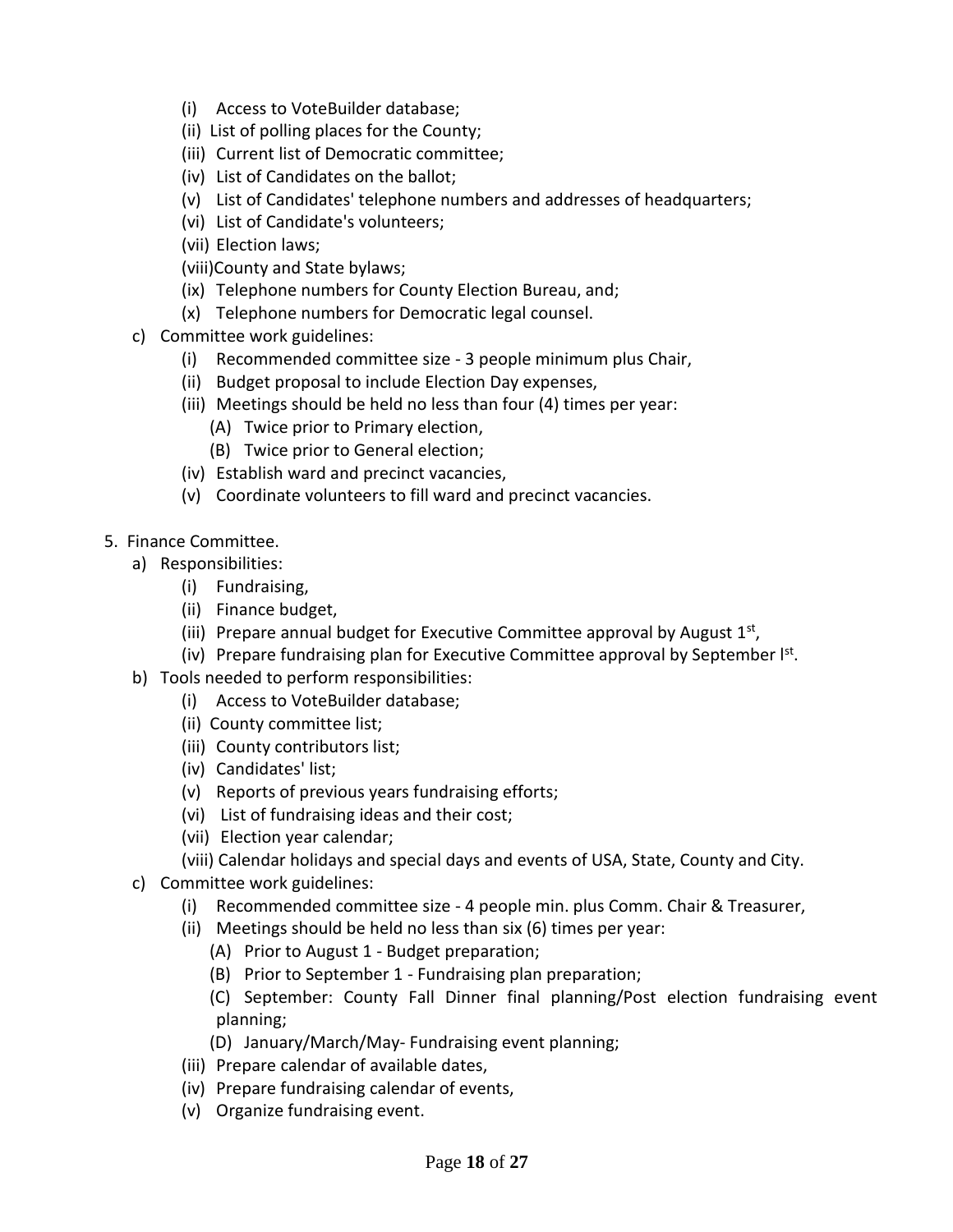## 6. Grievance Committee.

- a) Responsibilities:
	- (i) Receive written complaints and grievances from Committeepersons, any member of the DCDC, and candidates regarding intraparty disputes;
	- (ii) Prepare and promulgate a form upon which said complaints and grievances must be submitted in writing to the Chair of the Grievance Committee;
	- (iii) Investigate complaints thoroughly;
	- (iv) Attempt to resolve disputes;
	- (v) Make recommendations to the Executive Committee for action.
- b) Tools needed to perform responsibilities:
	- (i) County and State bylaws;
	- (ii) Election laws;
	- (iii) Ethic laws;
	- (iv) Roberts Rules of Order
	- (v) Access to legal counsel or Parliamentarian;
	- (vi) Committeeperson list.
	- (vii) Form approved by the Executive Committee for submitting grievances.
- c) Committee work guidelines:
	- (i) Recommended committee size: two (2) people minimum plus Committee Chair, Parliamentarian, and Secretary;
	- (ii) Investigate only grievances which are submitted in writing and within 10 days of the date
	- of discovery of the grievance;
	- (iii) Sanctions to be recommended to the Executive Committee may include, but not be limited to, warning, reprimand, censure, remedial action, fines, and suspension or dismissal from a committee or committees of the DCDC
- d) Grievance Procedures:
	- (i) The aggrieved party shall file a written grievance with the Grievance Committee Chair within 10 days of discovering the grievance.
	- (ii) The Grievance Committee chair shall seek to mediate the matter between the parties within the 10 days following the filing of the grievance.
	- (iii) If the Grievance Committee Chair is not able to resolve the matter within 10 days of the filing of the grievance, the Grievance Committee chair shall so notify the parties, and the aggrieved party may request in writing within five days of said notification that the Grievance Committee proceed with an investigation. If the Grievance Committee Chair determines that a hearing is necessary, the hearing shall be held within 15 to 30 days of the aggrieved party's written request.
	- (iv) All parties and their witnesses may provide testimony at the hearing and the committee may interview parties and witnesses separately;
	- (v) Following the hearing the committee may deliberate within executive session, but shall announce its decision to the parties following deliberation;
	- (vi) Minutes shall be prepared by the Secretary;
	- (vii) The Grievance Committee Chair shall prepare and submit a report of the Grievance Committee's minutes, findings and recommended action to the Executive Committee within 20 days of the hearing.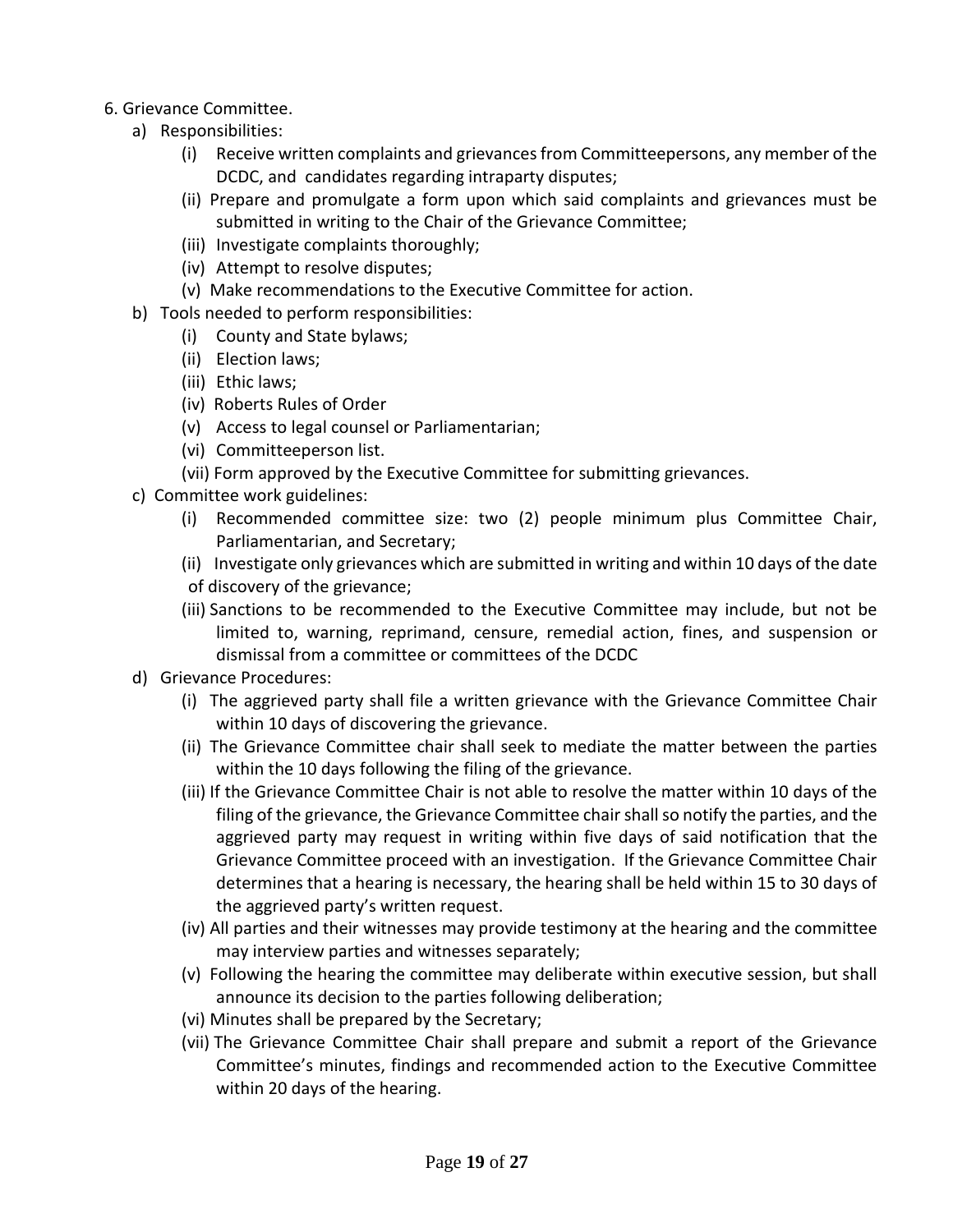- (viii)The Executive Committee shall review the matter at the next regularly scheduled meeting of the Executive Committee, or, in the discretion of the County Chair, a special meeting of the Executive Committee may be scheduled for an earlier date.
- (ix) Upon request and for good cause the Grievance Committee Chair may grant an enlargement of time to comply with a Grievance Procedure.
- 7. Headquarters Committee.
	- a) Responsibilities:
		- (i) Acquisition, maintenance, staff and operation of headquarters;
		- (ii) Acquire temporary meeting facilities for all committee meetings;
		- (iii) Organize all county committee meetings, as organization shall require.
	- b) Tools needed to perform responsibilities:
		- (i) Tentative schedule of meeting dates;
		- (ii) Budget allotment of meeting facilities;
		- (iii) Schedule of included meeting events i.e. education workshops;
		- (iv) List of free community facilities;
		- (v) List of locations available with services i.e.: food and drink.
	- c) Committee work guidelines:
		- (i) Recommended committee size 2 people minimum plus Chair;
		- (ii) Meetings should be held no less than twice (2) per year as needed;
		- (iii) Prepare calendar of meeting dates;
		- (iv) Schedule meeting locations & inform Secretary of location address.
- 8. Liaison(s) to State and Local Government Committee.
	- a) Responsibilities:
		- (i) Serve as liaison and facilitator between the County Chairperson and governmental entities.
		- (ii) Meet monthly with the County Chairperson.
		- (iii) Meet quarterly with the Executive Officers.
	- b) Tools needed to perform responsibilities:
		- (i) Telephone numbers of Executive Officers;
		- (ii) Schedule of County Committee and Executive Committee meeting dates;
		- (iii) Current list of County Committee;
		- (iv) Current list of Executive Committee.
	- c) Committee work guidelines:
	- (i) Recommended committee size 2 people minimum plus Chair.
- 9. Platform Committee.
	- a) Responsibilities:
		- (i) Survey local, County and State issues;
		- (ii) Research and develop potential issues;
		- (iii) Recommend issue positions to Executive Committee.
	- b) Tools needed to perform responsibilities:
		- (i) Local newspaper;
		- (ii) Democratic leadership input;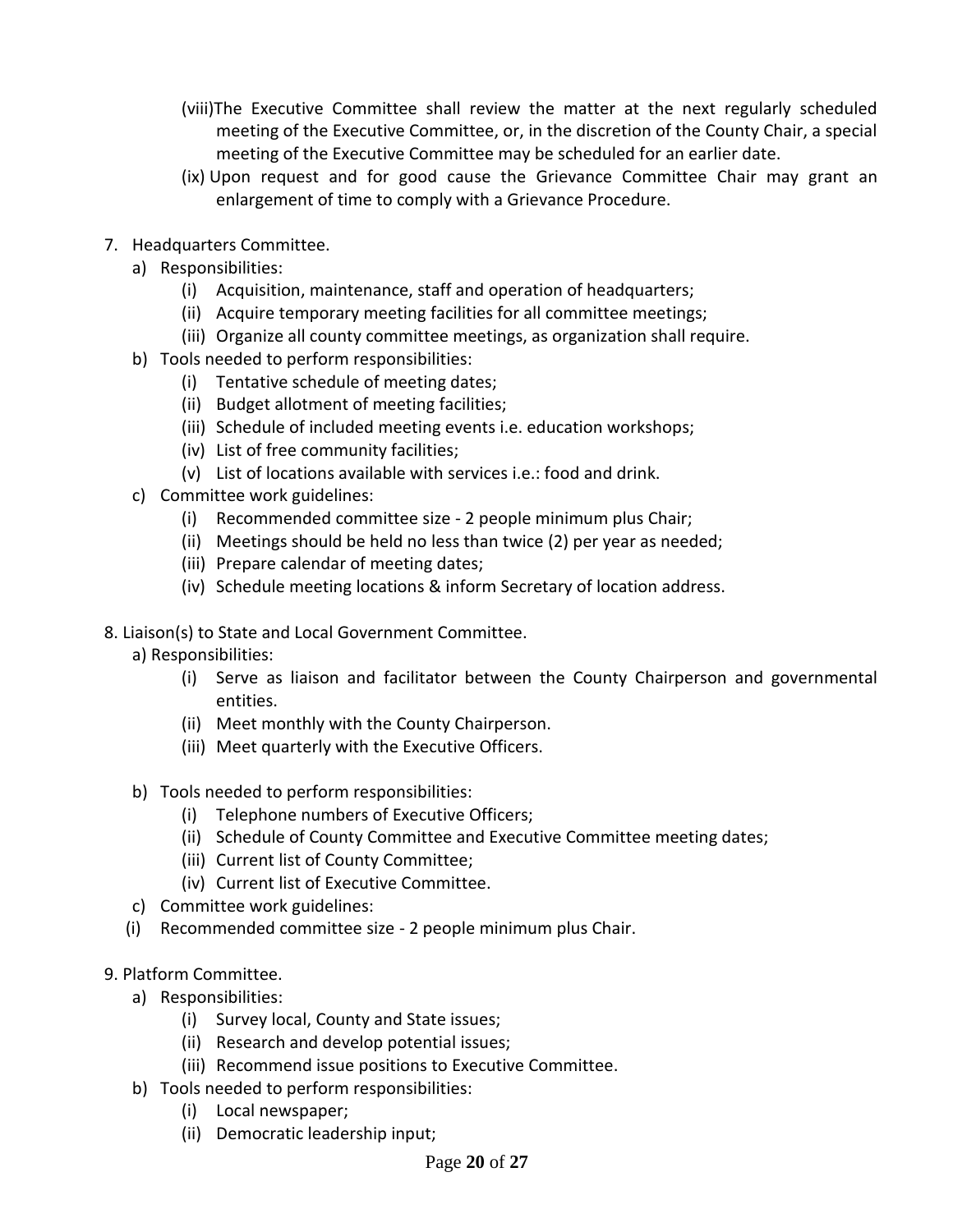- (iii) Candidates input;
- (iv) State and National committee input;
- (v) Local contacts input;
- (vi) Elected officials input.
- c) Committee work guidelines:
	- (i) Recommended committee size 3 people minimum plus Chair;
	- (ii) Meetings should be held no less than four (4) times per year: January, March, August, and October;
	- (iii) Develop issues for candidates, County Committee, and Democratic elected.
- 10. Public Information Committee.
	- a) Responsibilities:
		- (i) Regularly inform voters of county on Democratic matters and issues;
		- (ii) Regularly inform members of County committee of matters and events.
	- b) Tools needed to perform responsibilities:
		- (i) Committeeperson list;
		- (ii) Media list;
		- (iii) Calendar of events including election dates, meeting schedule & fundraising schedule;
		- (iv) Executive meeting minutes;
		- (v) Computer accessibility;
		- (vi) Desktop Publisher program or similar software.
	- c) Committee work guidelines:
		- (i) Recommended committee size -2 people minimum plus Chair, Secretary, District Leaders and any local Democratic Committee Chairs;
		- (ii) Meetings should be held no less than four (4) times per year:
			- (A) February/March,
			- (B) May/June,
			- (C) August/September,
			- (D) November/December;
		- (iii) Submit proposed budget;
		- (iv) Design newsletter;
		- (v) Prepare newsletter.
- 11. Registration Committee.
	- a) Responsibilities:
		- (i) Maintain and increase Democratic registration in county;
		- (ii) Coordinate all registration efforts w/field representatives.
	- b) Tools needed to perform responsibilities:
		- (i) Access to VoteBuilder database;
		- (ii) Voter registration forms;
		- (iii) County registration totals;
		- (iv) County VoteBuilder access;
		- (v) Committeeperson list;
		- (vi) District leaders' list;
		- (vii) Calendar of county committee and state committee events;
		- (viii) List of Democratic elected officials;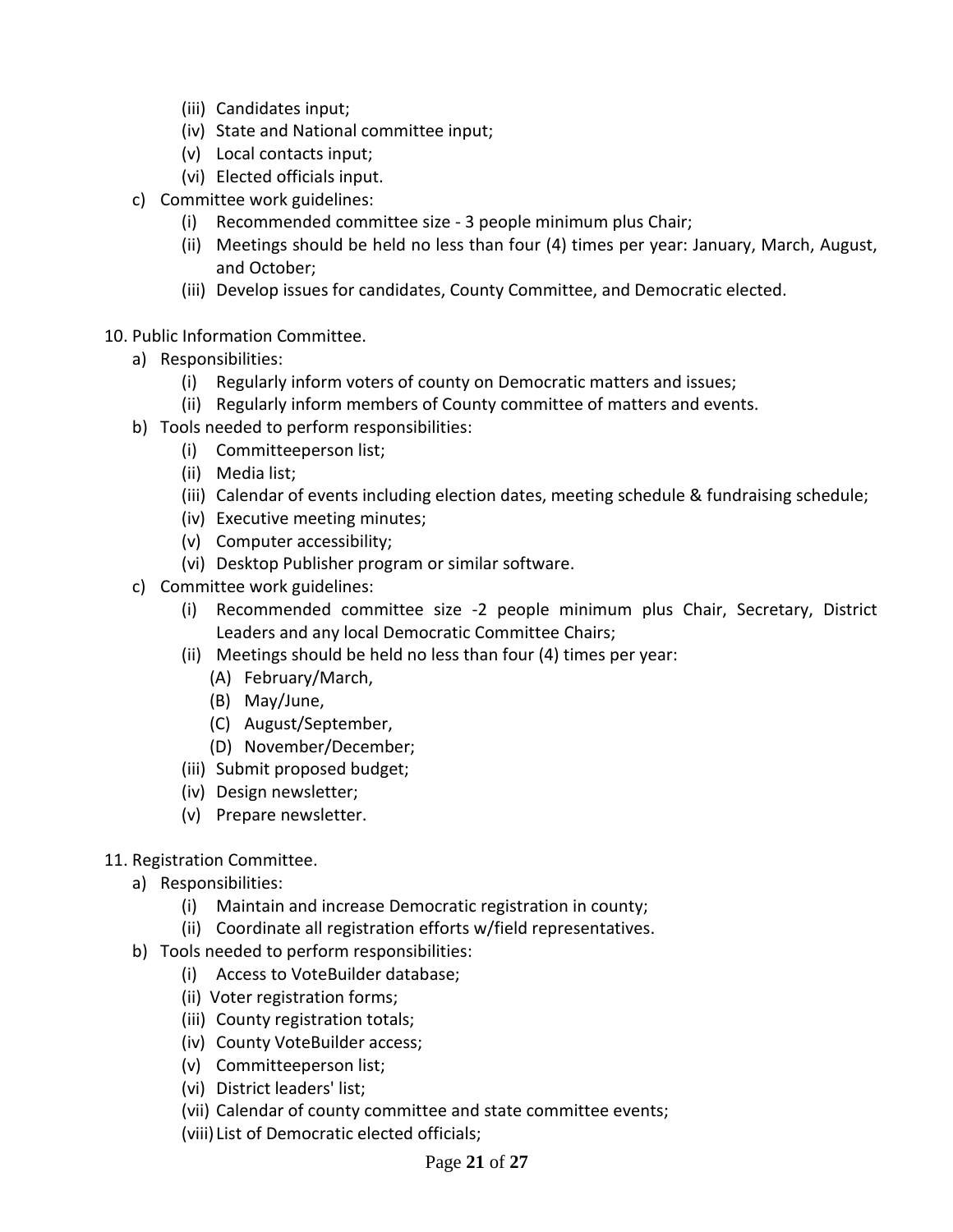- (ix) List of Democratic candidates;
- (x) Calendar of countywide events;
- (xi) Media list.
- c) Committee work guidelines:
	- (i) Recommended committee size 3 people minimum plus Chair;
	- (ii) Meetings should be held no less than four (4) times per year:
		- (A) More than 30 days prior to election dates,
		- (B) During petition signing period,
		- (C) During summer campaign period,
	- (iii) Review registration;
	- (iv) Strategic planning of borderline districts;
	- (v) Coordinate registration drives for county elections;
	- (vi) Schedule registration drives during open voter registration times
- 12. Rules Committee.
	- a) Responsibilities:
		- (i) Consider all matters pertaining to parliamentary procedures;
		- (ii) Consider and provide all recommendations for amendments to the Rules of the organization.
	- b) Tools needed to perform responsibilities:
		- (i) County committee rules;
		- (ii) State committee rules;
		- (iii) National committee rules;
		- (iv) County election laws;
		- (v) State election laws;
		- (vi) Robert's Rules of Order.
	- c) Committee work guidelines:
		- (i) Recommended committee size 5 people minimum plus Chair;
		- (ii) Meetings should be held no less than twice (2) per year prior to bi-yearly County Committee meetings;
		- (iii) Prepare recommendations for wording of amendments to committee rules/bylaws to Executive Committee;
		- (iv) Record approved amendments to county committee bylaws;
		- (v) Submit amended bylaws for approval to State Committee;
		- (vi) Distribute amended bylaws to county committee.
- 13. Young Democrats Committee.
	- a) Responsibilities:
		- (i) Identify interested groups of young democrats;
		- (ii) Organize interested groups of young democrats;
		- (iii) Educate interested groups of young democrats;
		- (iv) Encourage and engage interested groups of young democrats in participating in the Democratic process within the Dauphin County Democratic Committee.
	- b) Tools needed to perform responsibilities:
		- (i) Access to VoteBuilder database;
		- (ii) County committee bylaws;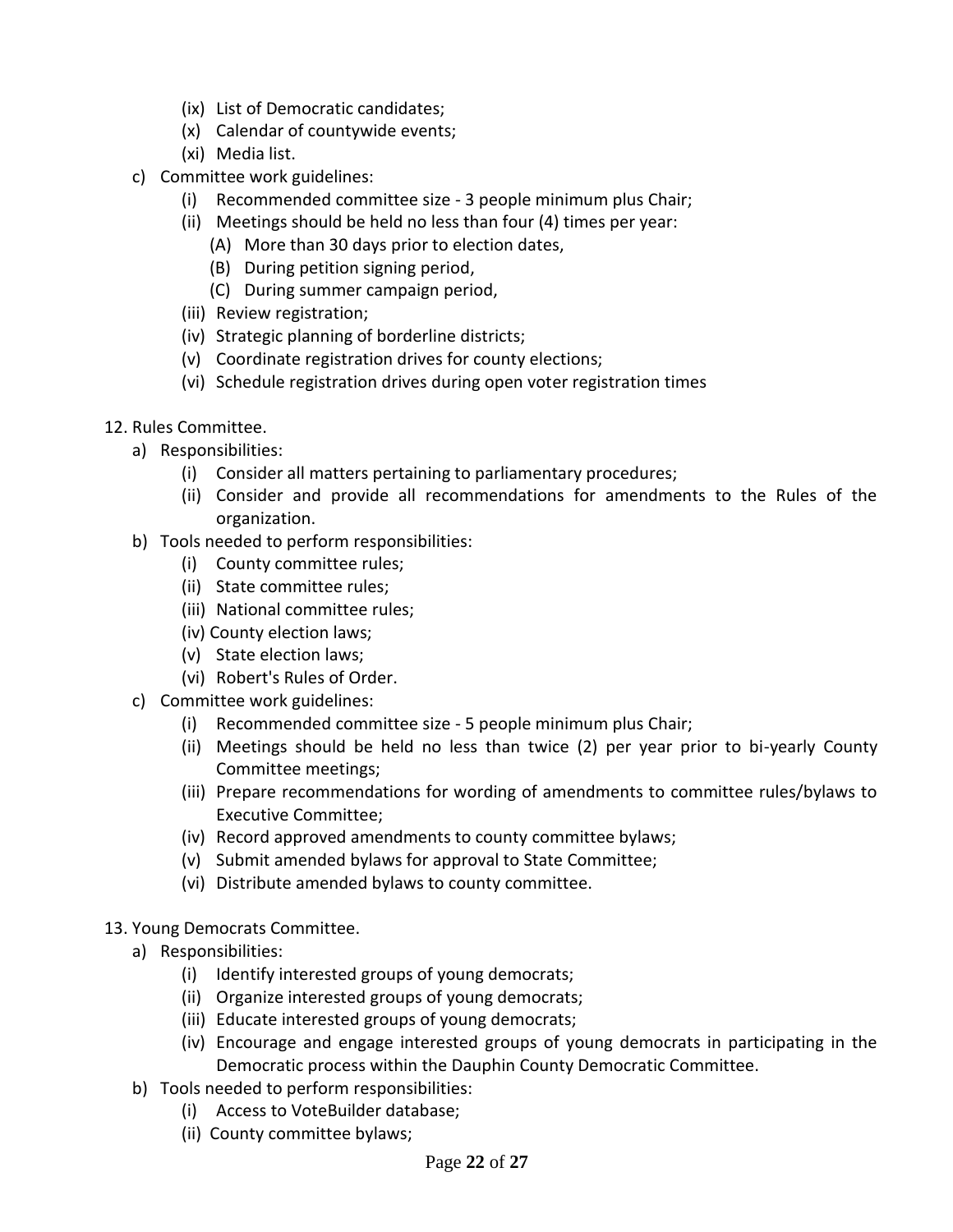- (iii) State committee bylaws;
- (iv) Registration forms & absentee ballots;
- (v) Contact list of all County public and private high schools, colleges, trade schools, and any other venues that could provide probable sources of interested young democrats;
- (vi) Contact list of teachers unions to seek advisors within the schools.
- c) Committee work guidelines:
	- (i) Schedule events such as social events, political events, and volunteer opportunities that bring interested groups together;
	- (ii) Schedule discussion groups to ascertain the level of interest, involvement and activism;
	- (iii) Provide guidelines on how to organize further recruitment within the targeted groups and locations;
	- (iv) Provide educational meetings that introduce elected officials, candidates and Democratic leaders;
	- (v) Keep all interested young democrats connected through electronic communication, mailings and events;
	- (vi) Provide mentoring opportunities with Democratic leadership so as to continue an appropriate level of interest and involvement as each young democrat moves through the stages of their political activism.
- 14. VoteBuilder Committee.
	- a) Responsibilities:
		- i) Conduct individual and group training sessions as needed in order to train committee people and endorsed candidates to use the VoteBuilder database.
		- ii) Coordinate VoteBuilder access and information with the Elections and Registration Standing Committees.
	- b) Tools needed to perform responsibilities:
		- i) Access to the VoteBuilder database.
		- ii) Authorization privileges to VoteBuilder database from State VoteBuilder Administrator and County Chair.
	- c) Committee work guidelines:
		- i) Recommended committee size 5 people minimum plus committee chair, County Secretary, and a representative from each District.

# **RULE VII—LOCAL DEMOCRATIC COMMITTEES AND DISTRICT LEADERS**

**SECTION A.** The general supervision, regulation and direction of the affairs of the Local Democratic Committees in Dauphin County shall be vested in the Dauphin County Democratic Committee, and all other committees shall be subordinate to it and under its direction.

**SECTION B.** A Local Democratic Committee is defined as one:

- 1. Whose membership consists of only elected or appointed Dauphin County Democratic Committee Persons who reside in, and vote in, the Township, Borough, or City in which the Committee lies;
- 2. Who adheres to their own Rules and By Laws;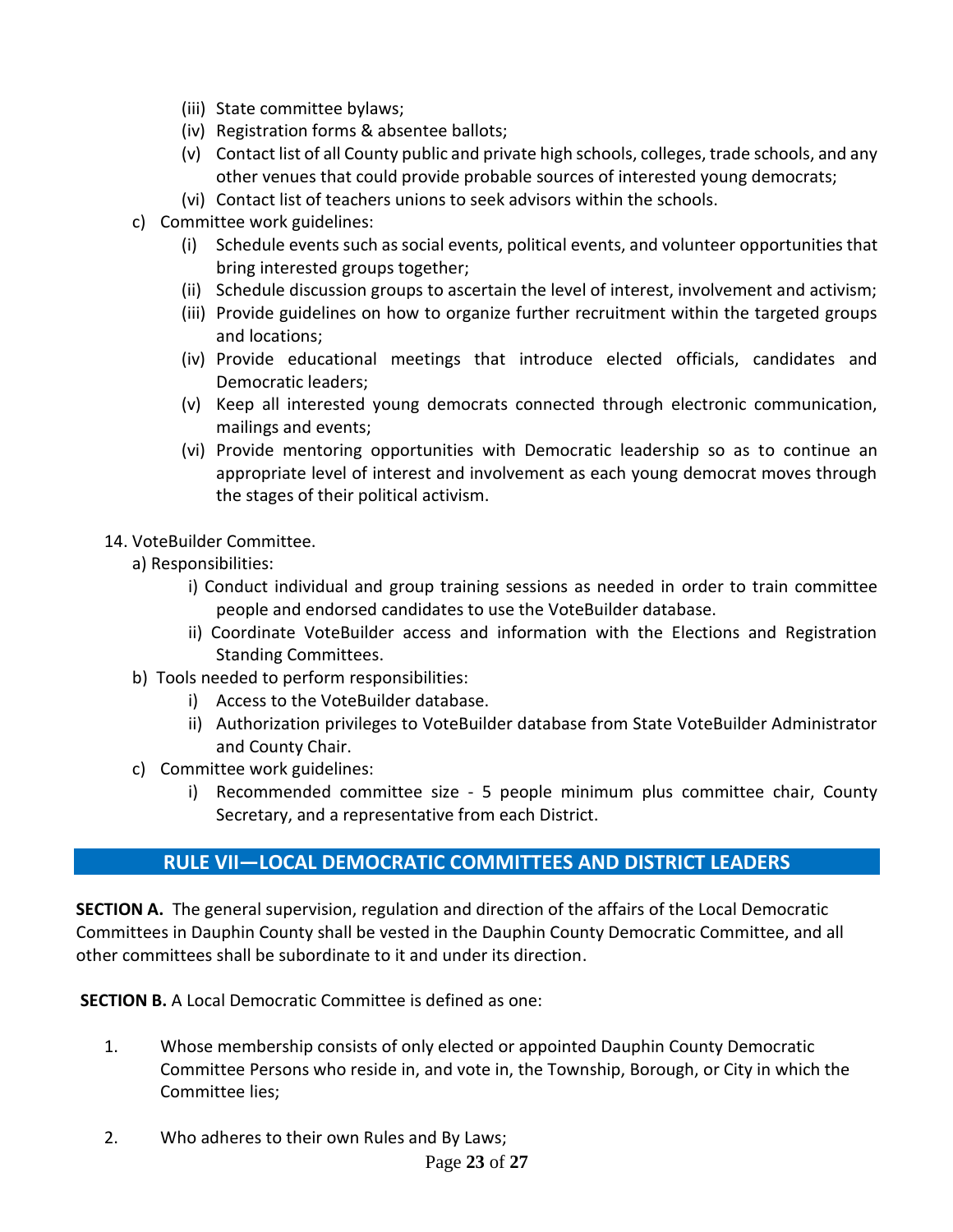- 3. Whose Rules and By Laws are approved by the Dauphin County Democratic Committee, initially, and whenever changed, added to, or deleted;
- 4. Who adheres to the Rules and authority of the Democratic National Committee; the Democratic Party of the Commonwealth of Pennsylvania; and the Dauphin County Democratic Committee;
- 5. Who follows Robert's Rules of Order (as revised);
- 6. Whose name includes the Township, Borough or City in which it lies;
- 7. And who files a copy of their approved Rules and By Laws with the Dauphin County Voter Registration office.

#### **SECTION C. District Leaders.**

- 1. Districts. A district shall constitute any subdivision within Dauphin County as defined and approved from time to time by the Executive Committee. The boundaries of a district may correspond to a Pennsylvania House of Representatives Legislative District encompassing any part of Dauphin County.
- 2. Qualifications and Selection of District Leaders. A District Leader shall be a resident and registered Democrat of the applicable District for at least two (2) years, and is elected before the conclusion of the quadrennial reorganization meeting by a majority of the County Committee Members of the applicable District then present at the quadrennial reorganization meeting, or at a special meeting of the County Committee Members of the applicable District when a new District is created by the Executive Committee or in the event of the death, resignation or removal of the current District Leader.
- 3. The duties of a District Leader are as follows:

a) Keep committee people of their respective District informed of the decisions and directives of the Executive Committee and County Committees.

b) Conduct at a minimum two district meetings per year, one of which shall be held before the primary election and one before the general election. Twenty percent (20%) of the total number of committee people within a district shall constitute a quorum for the transaction of business at a business meeting by a district.

c) Organize and co-ordinate within their District phone banks and door to door canvassing and literature distribution for democratic county and municipal election campaigns to get out the vote before each election.

d) Organize and co-ordinate volunteers willing to assist the Democratic Party and Democratic candidates.

e) Co-ordinate voter registration drives within their District in cooperation with the Voter Registration Standing Committee Chairperson.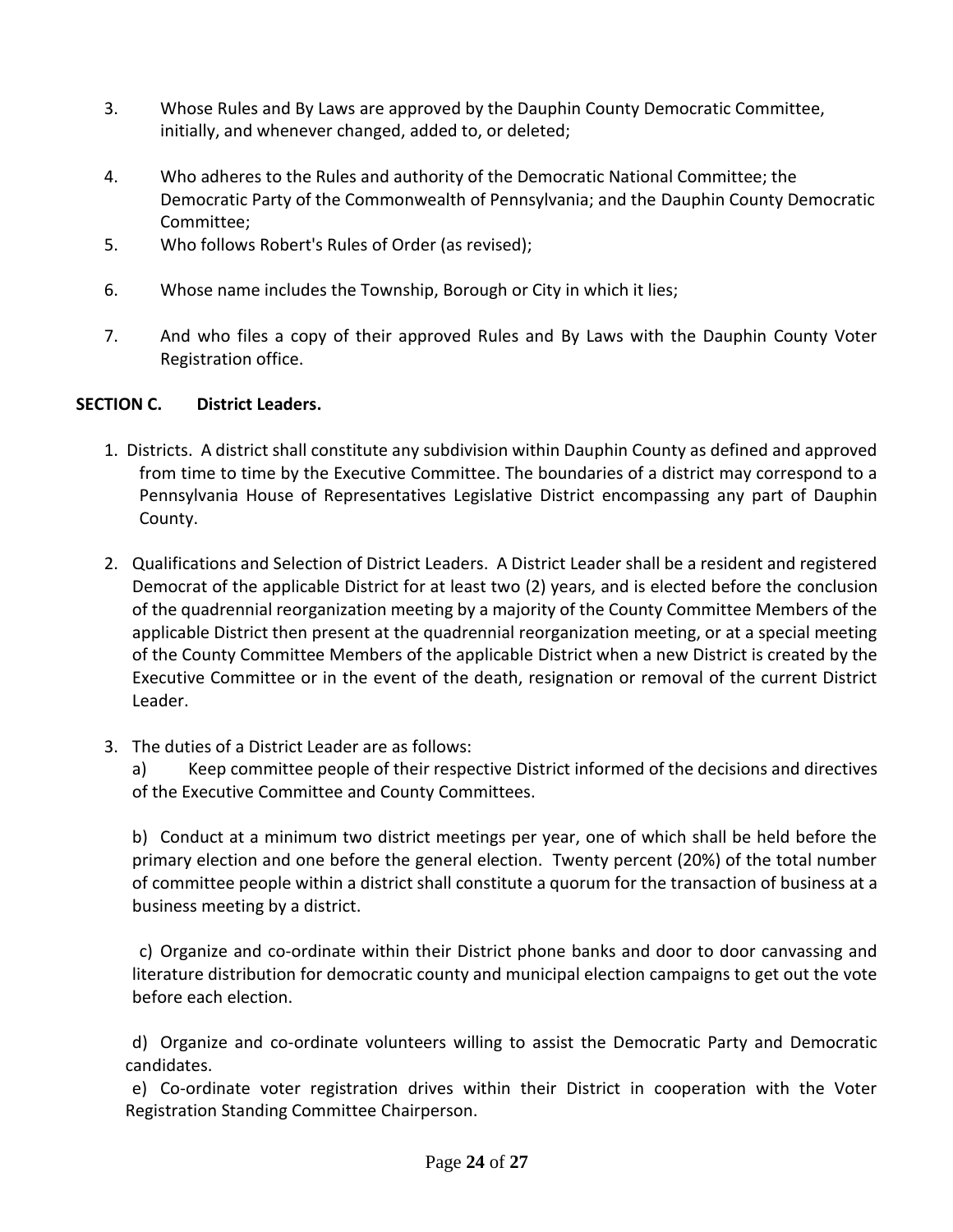- 4. Accountability. A District Leader is accountable to the County Committee Members of the applicable District and the Executive Officers.
- 5. Reasons for Vacancy and/or Grounds for Removal. The reasons for vacancy and/or grounds for removal of a District Leader are the same as those for a County Committee person or a member of the Executive Committee.
- 6. Recall.
	- a) An elected District Leader may be subject to recall upon petition to the County Chair of onethird (1/3) of the County Committee Members within the District Leader's District.
	- b) Upon receipt of the petition, the County Chair must call a meeting of the county committee members of the District not sooner than fourteen (14) days or later than twenty-eight (28) days from receipt of the petition. Notice must be sent by first class mail to the County Committee members within the applicable District at least fourteen (14) days before such meeting;
	- c) Removal of the District Leader shall be by a two-thirds (2/3) vote of a quorum of the County Committee members within the applicable District who are present or represented by proxy. A quorum shall constitute fifty percent plus one  $(50% + 1)$  of the current number of County Committee members within the applicable District.

## **RULE VIII—ENDORSEMENTS**

**SECTION A. Definition.** An endorsement is a public statement by the Dauphin County Democratic Committee, or a District thereof, that it supports or approves an individual's candidacy for a specific elected office.

#### **SECTION B. Procedures.**

- 1. When meeting to be held. An endorsement meeting of the Dauphin County Democratic Committee shall be held within the time period beginning after the first day for circulating nominating petitions and before the final day for candidates to withdraw their nominations from the primary ballot, for the purpose of conducting endorsements of registered Democrats for each office.
- 2. Ten-Day Call/Quorum. The Secretary or his/her designee shall send all Dauphin County Democratic Committee members a written notice of the endorsement meeting by first class mail, or by electronic communication with Member's approval, at least ten (10) days prior to the meeting. Twenty percent (20%) of the total voting membership of the Dauphin County Democratic Committee shall constitute a quorum for conducting endorsements. Twenty percent (20%) of the total number of committee people within a District shall constitute a quorum for the purpose of conducting endorsements by a District. A committee person represented by a valid proxy shall be counted toward a quorum. An Executive Committee Member who is also a County Committee Person shall have only one vote.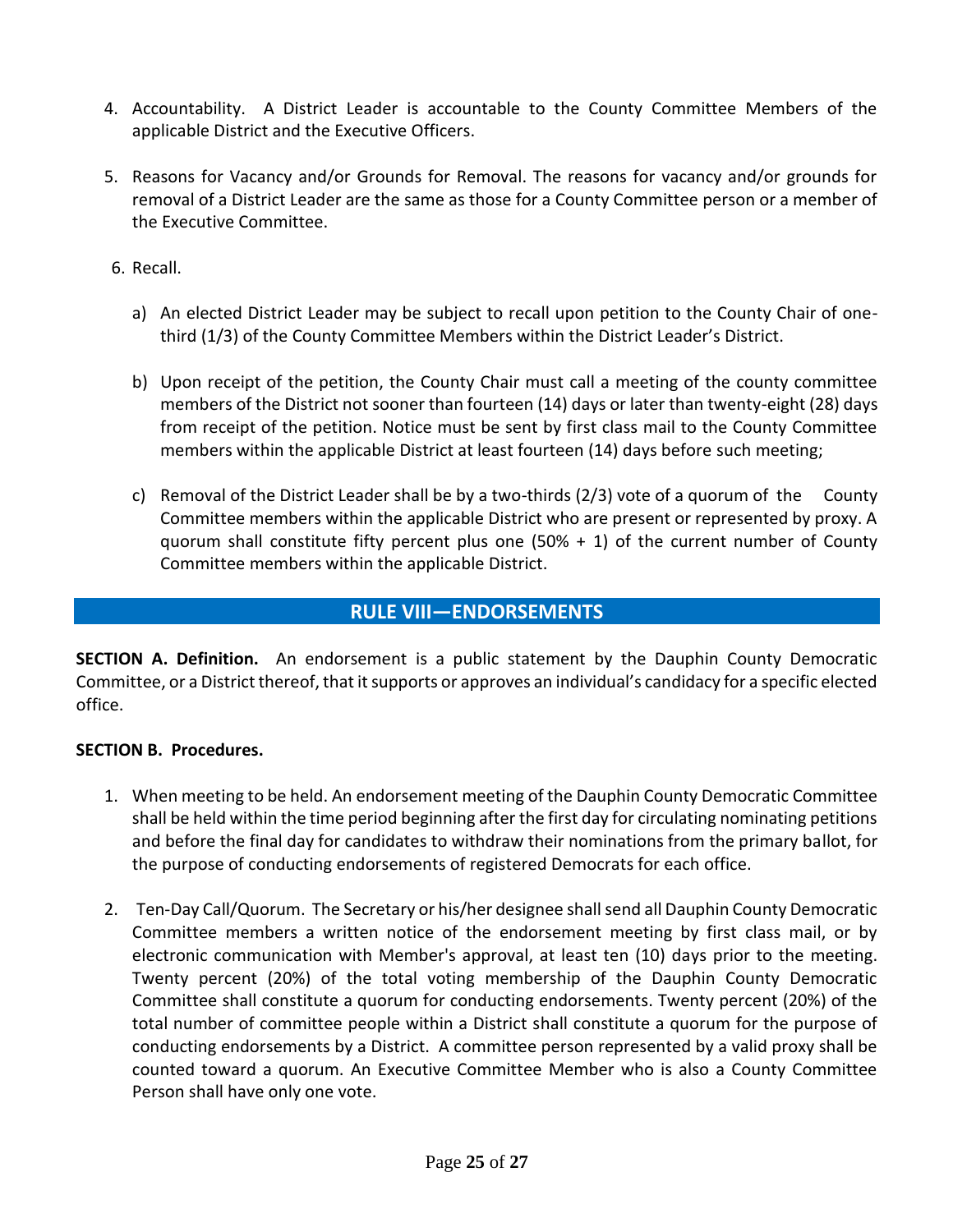- 3. Endorsement Authority for State and County-wide offices. The authority to endorse for state or county-wide offices rests solely with the voting members of the Dauphin County Democratic Committee when meeting for the purpose of conducting endorsements.
- 4. Separate endorsements prohibited. The Executive Committee, Executive Officers or the County Committee may not separately endorse any candidate for state or county-wide office who was not endorsed by the Dauphin County Democratic Committee when it met for the purpose of conducting endorsements.
- 5. Recommendation by Executive Committee. The Executive Committee may make a recommendation regarding an endorsement to the County Committee before the scheduled endorsement meeting.
- 6. District endorsement meetings. The Districts shall conduct individual endorsements of Democratic candidates running for legislative or municipal elections within the boundaries of the Districts following the election of the Executive Officers and before the conclusion of the quadrennial reorganization meeting. Only those committee members residing within the specific boundaries of the applicable legislative or municipal office may cast a vote.
- 7. Candidates' Rights. Each candidate duly nominated and seconded for endorsement by members of the Dauphin County Democratic Committee will be given an opportunity to speak at the endorsement meeting.
- 8. Voting Procedure. Voting for any endorsement by the Dauphin County Democratic Committee shall be by written ballot. An endorsement by the Dauphin County Democratic Committee or a district shall require a three-fifths (3/5) (i.e. 60%) vote of the members and proxy votes cast.
- 9. Eligibility. Voting eligibility for endorsements for any office to be elected in a district less than the entire County shall be limited to those members of the District, or their proper proxies, representing the voting district(s) for the office to be endorsed.
- 10. Balloting. In the event that more than two candidates are nominated for the same office, all but the two highest vote getters shall be removed from the second ballot. Blank ballots and ballots abstaining from voting will not be counted as cast ballots.
- 11. Open Primary. If no candidate receives at the endorsement meeting a three–fifths (3/5) (i.e. 60%) vote of the members and proxy votes cast for a particular office, the Dauphin County Democratic Committee or the applicable district has declared an open primary for that office.
- 12. Press must show their credentials to be admitted into any endorsement meeting.
- 13. Any candidate covered by these rules who supports, endorses, or advocates for any person in opposition to a nominated Democratic Candidate shall lose their endorsement by the Dauphin County Democratic Party and be denied support of any type or nature. The County Chair, in consultation with the Executive Officers, shall withdraw any financial and/or GOTV support and assistance from the County Party to the offender and shall notify the said offender, in writing. The